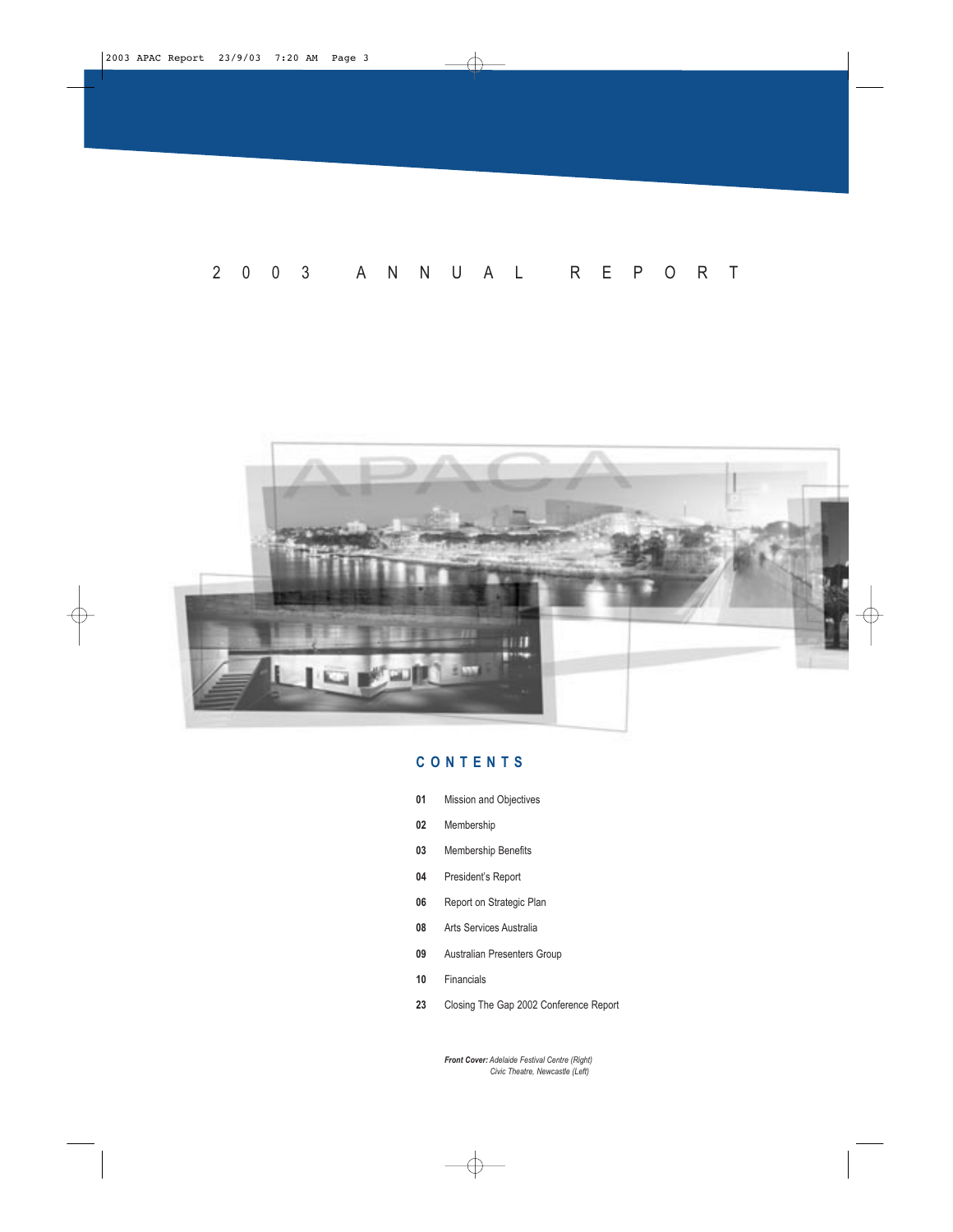

Association

# **MISSION**

*The Australian Performing Arts Centres Association exists as a network of professional arts and venue managers dedicated to developing, training and supporting its membership, profiling the association and furthering the development of the performing arts throughout Australia.*



#### **OBJECTIVES**

- $\blacksquare$  To assist in the presentation of the performing arts by its members.
- To facilitate the bringing together of artists and audiences.
- To foster ethical standards and effective business practices in the operation, presentation and management of performing arts centres.
- $\blacksquare$  To assist in the professional development of personnel involved in the operation of performing arts centres.
- $\blacksquare$  To assist in the presentation of the performing arts and management of performing arts centres.
- $\blacksquare$  To influence public policy and public opinion to advance the interests of its members.
- To assist in the promotion of activities which will enable members to develop audiences and the performing arts activities in their communities.
- To develop and/or disseminate and exchange information on the management of performing arts centres and the presentation of the performing arts including music, dance, theatre, film, lectures and related programs.
- To promote the freedom of artistic expression and the pursuit of excellence within the performing arts.
- To encourage cultural and aesthetic diversity within the performing arts.
- To extend the performing arts market place and stimulate the integration of the performing arts into the fabric of society.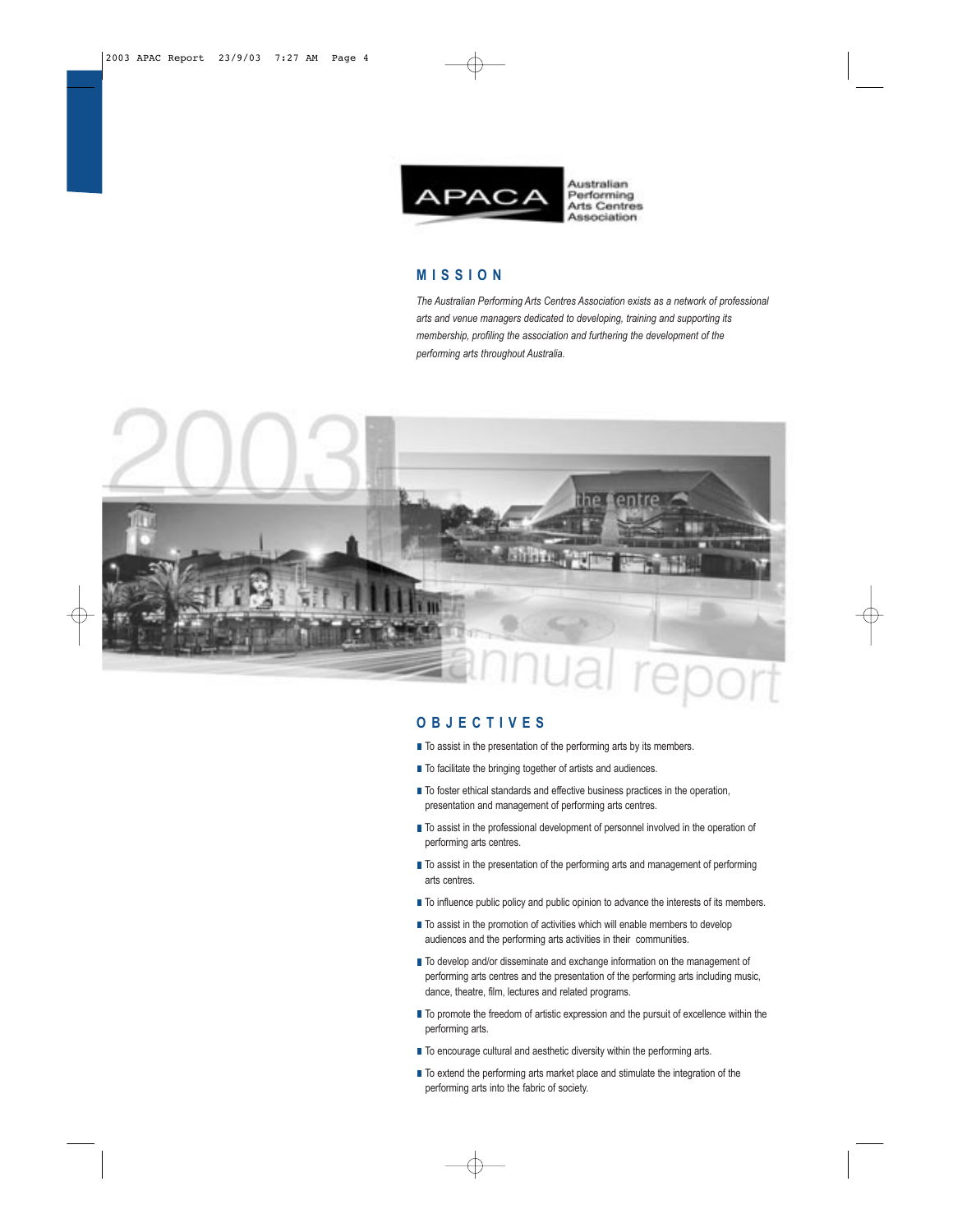

*Australian National Theatre, St Kilda, Victoria*

#### **APACA** 2003 ANNUAL REPORT

# **MEMBERSHIP 2002–2003**

#### **AUSTRALIAN CAPITAL TERRITORY** Canberra Theatre Centre

Erindale Theatre The Street Theatre

#### **NEW SOUTH WALES**

Albury Convention and Performing Arts Centre Arts On Tour Bathurst Memorial Entertainment Centre Broken Hill Entertainment Centre City Recital Hall Angel Place Civic Theatre Newcastle Create Australia Glen Street Theatre Griffith Regional Theatre Hills Centre For The Performing Arts Illawarra Performing Arts Centre Laycock Street Theatre Manning Entertainment Centre Musica Viva Australia Northern Rivers Performing Arts Orange Civic Theatre Riverside Theatres Parramatta Seymour Theatre Centre Sutherland Entertainment Centre Sydney Opera House Wagga Wagga Civic Theatre

# **NORTHERN TERRITORY**

Alice Springs Cultural Precinct – Araluen Centre Darwin Entertainment Centre

### **QUEENSLAND**

Burdekin Theatre Cairns Civic Theatre Caloundra Cultural Centre Empire Theatre Toowoomba Gladstone Entertainment Centre Gold Coast Arts Centre Mackay Entertainment Centre Nambour Civic Centre Queensland Arts Council Queensland Performing Arts Trust Rockhampton Venues and Events Brolga Theatre Maryborough World Theatre Charters Towers Townsville Civic Theatre

## **SOUTH AUSTRALIA**

Adelaide Festival Centre Trust Playford Cultural and Civic Centre

- **TASMANIA** Theatre North
- Theatre Royal

#### **VICTORIA**

Australian Entertainment Industry Association Australian National Theatre CEMA Arts Centre Portland Clocktower Centre CUB Malthouse Darebin Arts and Entertainment Centre Echuca Performing Arts Centre Frankston Arts Centre Geelong Performing Arts Centre Hamilton Performing Arts Centre Her Majesty's Theatre Ballarat Kyneton Performing Arts Centre La Trobe City Performing Arts Centre Mildura Arts Centre Monash University Performing Arts Regional Arts Victoria Swan Hill Town Hall The Capital Bendigo Victorian Arts Centre Wangaratta Performing Arts Centre Warrnambool Regional Performing Arts Centre West Gippsland Arts Centre Whitehorse Centre

# **WESTERN AUSTRALIA**

Albany Town Hall Theatre Bunbury Regional Entertainment Centre Carnarvon Civic Centre Country Arts WA Fremantle Arts Centre Goldfields Arts Centre Mandurah Performing Arts Centre Perth Theatre Trust Queens Park Theatre The Walkington Theatre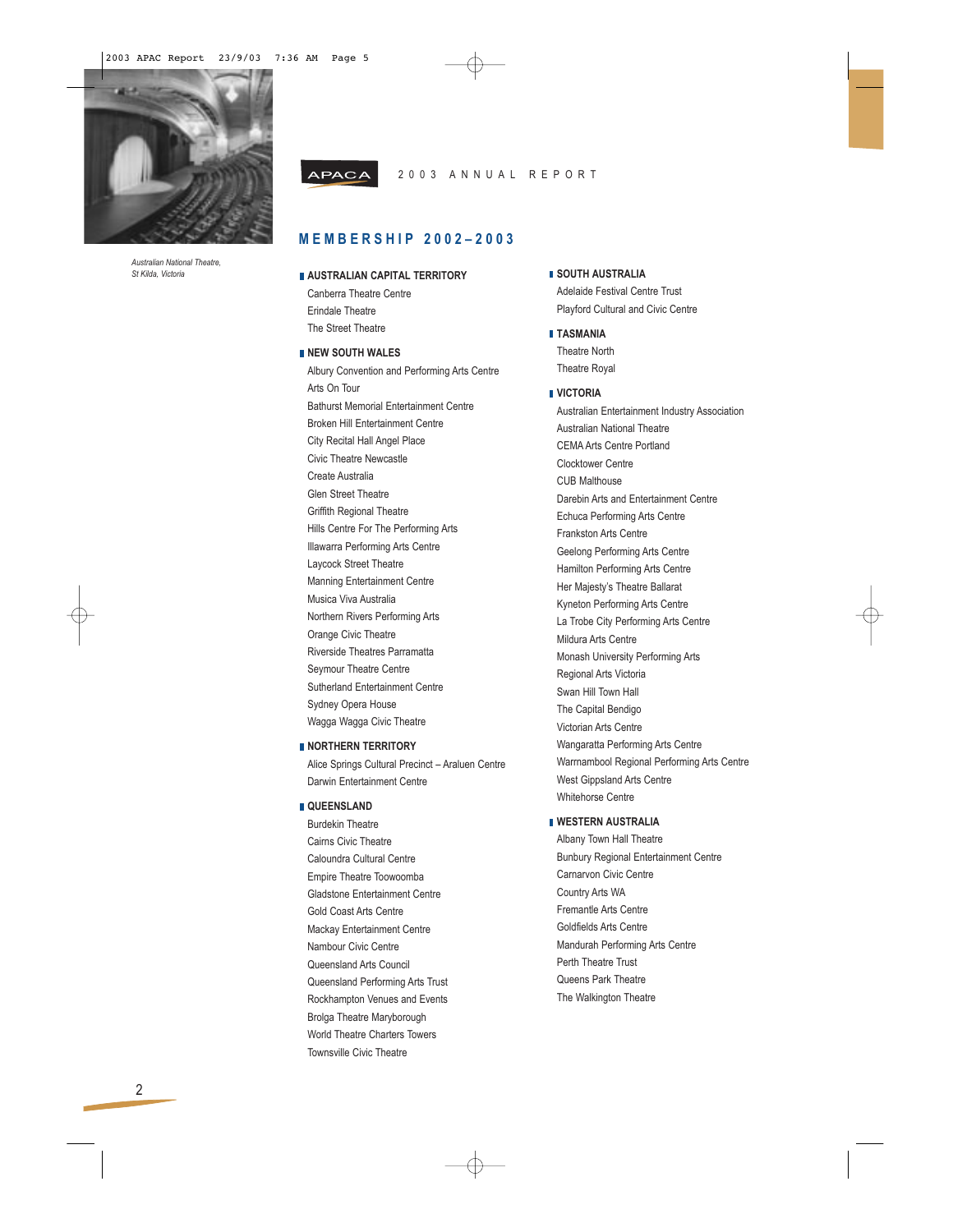# **BENEFITS OF APACA MEMBERSHIP**

APACA is the peak national body for performing arts centres. Despite the often vast distances between centres, APACA members never work in isolation.

Being a member of APACA means you always have a voice and are part of a close network of peers.

APACA members comprise a diverse range of performing arts and entertainment centres in regional and remote Australia as well as in large metropolitan centres.

APACA members belong to a national network dedicated to supporting each other in the demanding and rewarding business of the performing arts.

On behalf of its members APACA

- Promotes and fosters an invaluable network of performing arts centres across the country
- **Lobbies the Federal Government, with particular regard to Playing Australia**
- **Lobbies State Governments, with particular regard to state touring**
- Participates in extensive national tours through assistance from Playing Australia and through its participation in the Australian Presenter's Group
- Advocates important industry issues at every level of government
- Meets annually with the Federal Arts Minister to discuss important industry issues
- **Participates and represents its members at the National Touring Forum**
- Maintains a strong affiliation with state performing arts networks, Playing Australia and the state and national touring coordinating bodies, Long Paddock and the Blue Heelers,
- Organises a national conference which addresses the important issues of the day
- Produces an annual Member Venue Directory which lists useful information pertaining to all its members
- Provides complimentary membership to Arts Hub which entitles members to regular arts related national news bulletins and jobs lists via email
- Produces quarterly newsletters keeping members up to date with news from performing arts centres around the country
- Publishes and distributes to members useful manuals such as The Presenters Guide To Touring, the APACA Induction Manual, the Ticketing Code of Practice, The Privacy Code, the APACA Tender Guide
- Liaises regularly with other industry bodies such as AMPAG (Australian Major Performing Arts Group), AEIA (Australian Entertainment Industry Association), MEAA (Media Entertainment Arts Alliance) and others





*Top: Alice Springs Cultural Precinct Araluen Centre Above: Playhouse, Canberra Theatre Centre*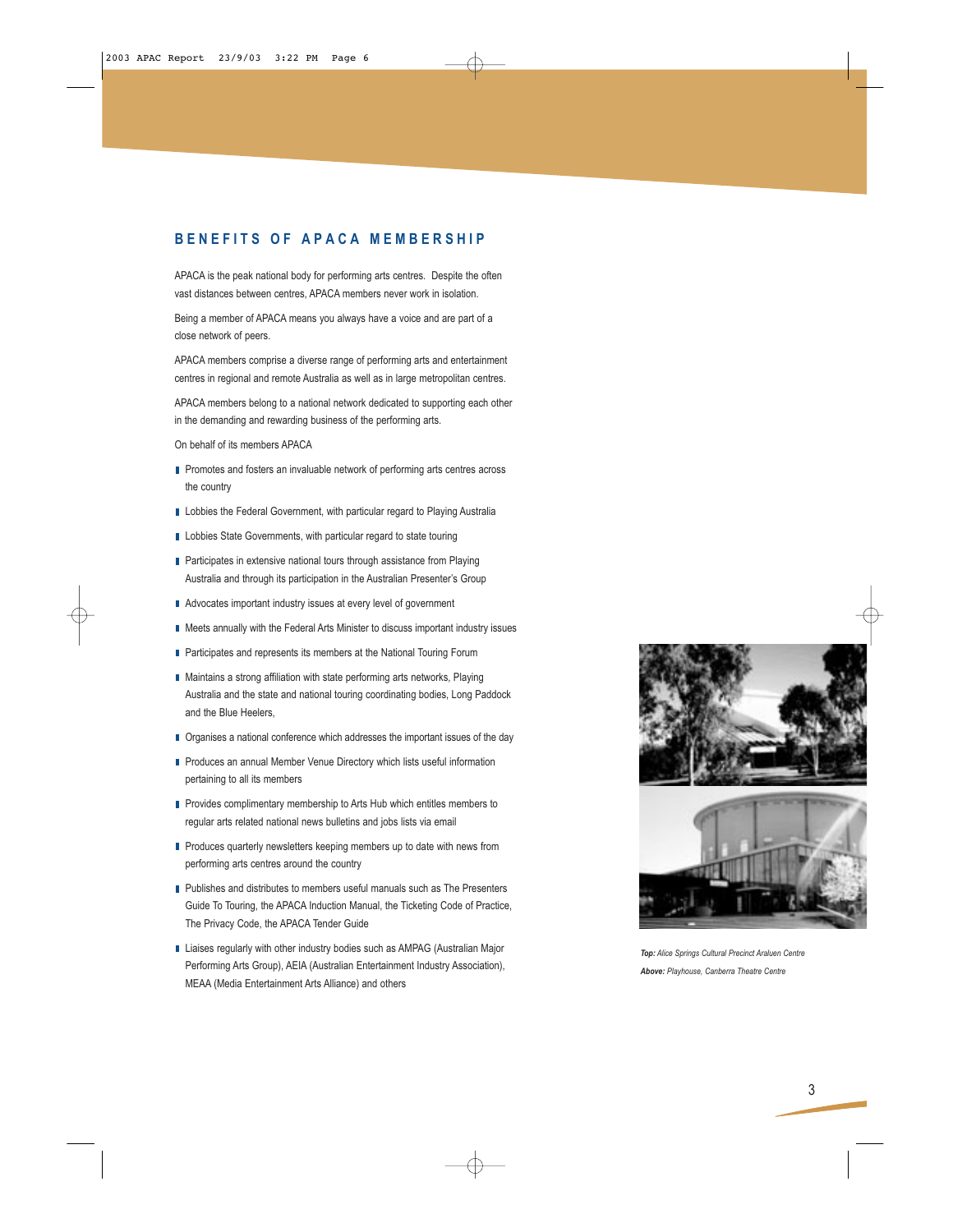

4

| APACA |  |  |  | 2003 ANNUAL REPORT |  |  |  |  |  |  |  |  |  |  |  |
|-------|--|--|--|--------------------|--|--|--|--|--|--|--|--|--|--|--|
|-------|--|--|--|--------------------|--|--|--|--|--|--|--|--|--|--|--|

# **PRESIDENT'S REPORT**

#### Dear members

It is with great pleasure that I present you with the APACA annual report for 2002/03. During the year the APACA executive continued to represent the interests of performing arts centres to key government arts bodies. We continued to strengthen our operational base by focusing on developing a new strategic plan, reviewing policies and improving the functioning of our executive meetings

Margot Woodward resigned as Executive Officer after more than two years of service. During her time at APACA Margot worked hard at improving our administration systems and we thank her for all her hard work. We were very pleased to announce the appointment of CDP - Christine Dunstan Productions as the new Executive Officer. CDP is able to provide the services of Christine as executive officer and Cherrie McDonald, CPA as our finance manager. In addition to this strategic appointment, the executive increased the service contract to a two day equivalent position, to allow for growth of APACA and increased service to our members. Already Christine and Cherrie have demonstrated a great energy and enthusiasm for APACA

In September we had the excitement of travelling to Perth for the Long Paddock meeting and then on to Bunbury for the annual conference. The location of these events was significant for our Western Australian members as they were able to host many Eastern state members. The WA conference committee took the opportunity to showcase the arts industry in this state and our hosts from Bunbury Regional Entertainment Centre were over achieving with warmth, friendliness and level of service.

One of the key objectives of APACA is to actively represent the interests of our members. The executive are diligent in ensuring we are well represented at key industry events and are able to meet with key arts bodies. During the year we met with the Federal Minister for the Arts, Senator The Honourable Rod Kemp and the Playing Australia Committee. A full list of meetings is included in the annual report.

APACA has joined with researchers Ruth Rentschler and Jennifer Radbourne in a funding application to the Australian Research Council (ARC). The research project aims to develop a model of leadership for performing arts venue managers. The objective of this research will be to recognise the skills, knowledge and expertise possessed by our managers. This leadership model will be available to be used for recruitment and development purposes for our venues managers.

APACA continues to be an important organisation for our members in sharing knowledge and providing a support mechanism for our venue managers. I have enjoyed my time this year as President and congratulate my fellow executive members for all their hard work and commitment.

Whipfel

Sally Beck

*Above: CEMA Arts Centre, Portland, Victoria*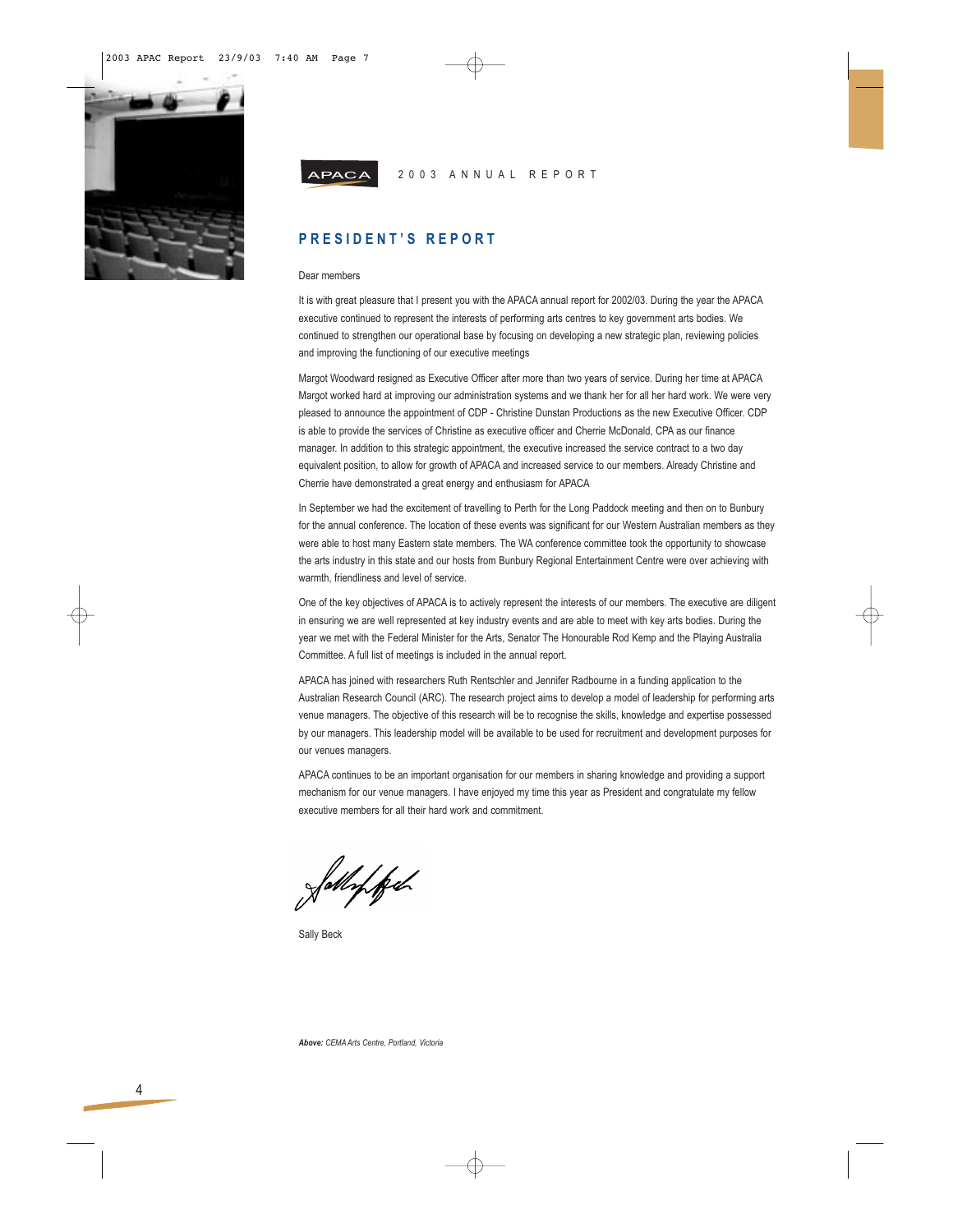# **YOUR EXECUTIVE**

Executive members are nominated by their state bodies. In 2002/03 the Executive of APACA was represented by

| <b>Sally Beck</b>      | Victoria           | President             | <b>Robin Lohrey</b>  | Tasmania                            |
|------------------------|--------------------|-----------------------|----------------------|-------------------------------------|
| <b>Suzette Watkins</b> | Northern Territory | <b>Vice President</b> | Karen Bryant         | South Australia                     |
| <b>Bronwyn Edinger</b> | New South Wales    | Treasurer             | <b>David Whitney</b> | <b>Australian Capital Territory</b> |
| Nerida Glanfield       | Western Australia  | Secretarv             | <b>Peter Owens</b>   | Queensland                          |

#### **Executive Meetings**

| 5 July 2002       | Teleconference      | 25 March 2003         | Canberra              |
|-------------------|---------------------|-----------------------|-----------------------|
| 2 August 2002     | Teleconference      | 14 May 2003           | Sydney, Long Paddock  |
| 12 September 2002 | Perth, Long Paddock | 4 July 2003           | Teleconference        |
| 14 September 2002 | Bunbury             | <b>21 August 2003</b> | Teleconference        |
| 8 November 2002   | Teleconference      | 5 September 2003      | Teleconference        |
| 13 December 2002  | Teleconference      | 6 October 2003        | Melbourne, Conference |
| 7 February 2003   | Teleconference      |                       |                       |

### **Representing APACA**

During the year APACA Executive members attended the following meetings: Federal Minister for the Arts, Senator The Honourable Rod Kemp, March 2003 Canberra Playing Australia Committee meeting, March 2003 Canberra NSW Ministry for the Arts National Touring Forum, May 2003, Sydney National Arts Service Organisations and Peak Bodies, June 2003, Canberra

# **OUR ACHIEVEMENTS IN 2002/03**

#### *Induction Kit*

Each member received an induction kit containing important up to date information about APACA. The kit has been designed to enable further information to be added from time to time.

#### *Presenters Guide to Touring*

This important document explains the intricacies of the touring network from a presenter's perspective. It contains information about cyber paddock, long paddock, touring coordinators and all the key components of the touring system.

#### *Changes to the Dates of the Playing Australia Rounds*

We worked closely with the Playing Australia committee and the Blue Heelers to determine new dates for the funding rounds of Playing Australia. A key achievement was an early announcement of funding decisions to help those venues wanting to launch subscription seasons.

#### *Changes to the Playing Australia Guidelines*

The Playing Australia committee made changes to their guidelines this year and APACA was invited to make input into these changes.

### **VALE CHRIS RIX**

The year started on a sad note with the passing away of Chris Rix, former President of APACA. Chris was a committed member of APACA and was always on the look out for opportunities to promote our organisation. He was a gregarious, larger than life character, loved by many and missed by all.

### **NEW MEMBERS**

Albury Convention and Performing Arts Centre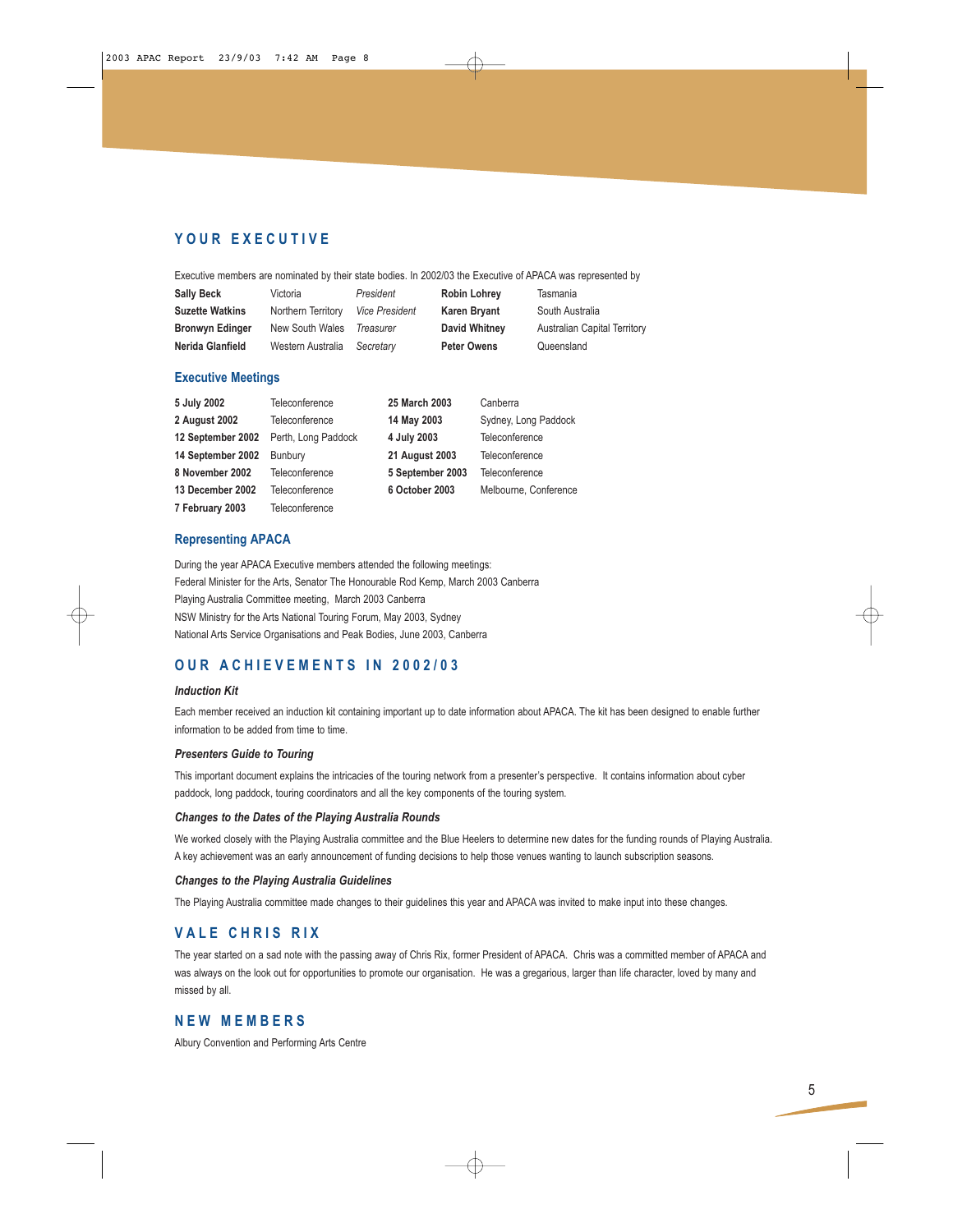

# **REPORT ON STRATEGIC PLAN 2002–3**

|                                                                                       | <b>STRATEGY</b>                                                         | <b>EVALUATION</b>                                                                                                                                                                                                                                                                                                                                                                                                                                                                                                                                             |
|---------------------------------------------------------------------------------------|-------------------------------------------------------------------------|---------------------------------------------------------------------------------------------------------------------------------------------------------------------------------------------------------------------------------------------------------------------------------------------------------------------------------------------------------------------------------------------------------------------------------------------------------------------------------------------------------------------------------------------------------------|
| <b>OBJECTIVE 1</b><br>To effectively maintain                                         | 1. Deliver an Annual Conference                                         | Bunbury Conference in September 2002 was a fantastic opportunity for<br>WA to proudly showcase their venues and arts community                                                                                                                                                                                                                                                                                                                                                                                                                                |
| and develop the<br>national APACA<br>network                                          |                                                                         | The 2003 conference has been scheduled for Melbourne in October to<br>coincide with the Melbourne Festival so that members have the<br>opportunity to enjoy this festival.                                                                                                                                                                                                                                                                                                                                                                                    |
|                                                                                       | 2. Evaluate and develop effective<br>process of electronic conferencing | Thanks to Peter Owens, the executive are currently trialing a new e-<br>conference system. This is currently used by NARPACA and if the trial is<br>successful will be expanded for the broader community.                                                                                                                                                                                                                                                                                                                                                    |
|                                                                                       | 3. Complete and maintain an effective<br>web-site                       | Our website has been updated and we are in discussion with relevant<br>bodies about the possibility of hosting Cyberpaddock                                                                                                                                                                                                                                                                                                                                                                                                                                   |
| <b>OBJECTIVE 2</b><br>To facilitate and<br>provide opportunities                      | 1. Conduct a training needs analysis                                    | We recognise that our members have diverse needs and opportunities<br>for training. A survey of membership will be carried out at the October<br>2003 conference to help inform any delivery of training in the future.                                                                                                                                                                                                                                                                                                                                       |
| for the professional<br>development of                                                | 2. Deliver Conference as professional<br>training opportunity           | The 2002 Bunbury conference was an opportunity for all of us to learn<br>more about the West Australian Arts Industry.                                                                                                                                                                                                                                                                                                                                                                                                                                        |
| <b>APACA members</b>                                                                  |                                                                         | The planning for the October 2003 conference has been driven by the<br>need to deliver a significant training opportunity                                                                                                                                                                                                                                                                                                                                                                                                                                     |
|                                                                                       | 3. Expand network opportunities<br>for members' key staff               | This is an ongoing long term strategy. Special pricing options have<br>been included as part of the October 2003 conference to encourage<br>members to bring along more than one staff member.                                                                                                                                                                                                                                                                                                                                                                |
| <b>OBJECTIVE 3</b>                                                                    | 1. Participate in national forums                                       | During the financial year 2002-03 APACA Executive members were<br>actively involved in the following meetings and forums:                                                                                                                                                                                                                                                                                                                                                                                                                                     |
| To contribute to the<br>development of the<br>performing arts<br>throughout Australia |                                                                         | ■ Meeting with Federal Minister for the Arts Rod Kemp - March 2003<br>■ Meeting with Playing Australia to update committee on APACA issues<br>Representation at forum held by the State based arts agencies<br>evaluate touring in Australia<br>Participation in the Australian Presenters Group (APG) decision<br>making process on nation tours of major drama<br>Response to the Playing Australia Presentation at May 2003<br>Long Paddock<br>APACA is a member of:<br>Artspeak membership<br>Australia Council - National Service Organisations meetings |
|                                                                                       | 2. Develop best practice<br>and benchmarks                              | Development of APACA members induction kit                                                                                                                                                                                                                                                                                                                                                                                                                                                                                                                    |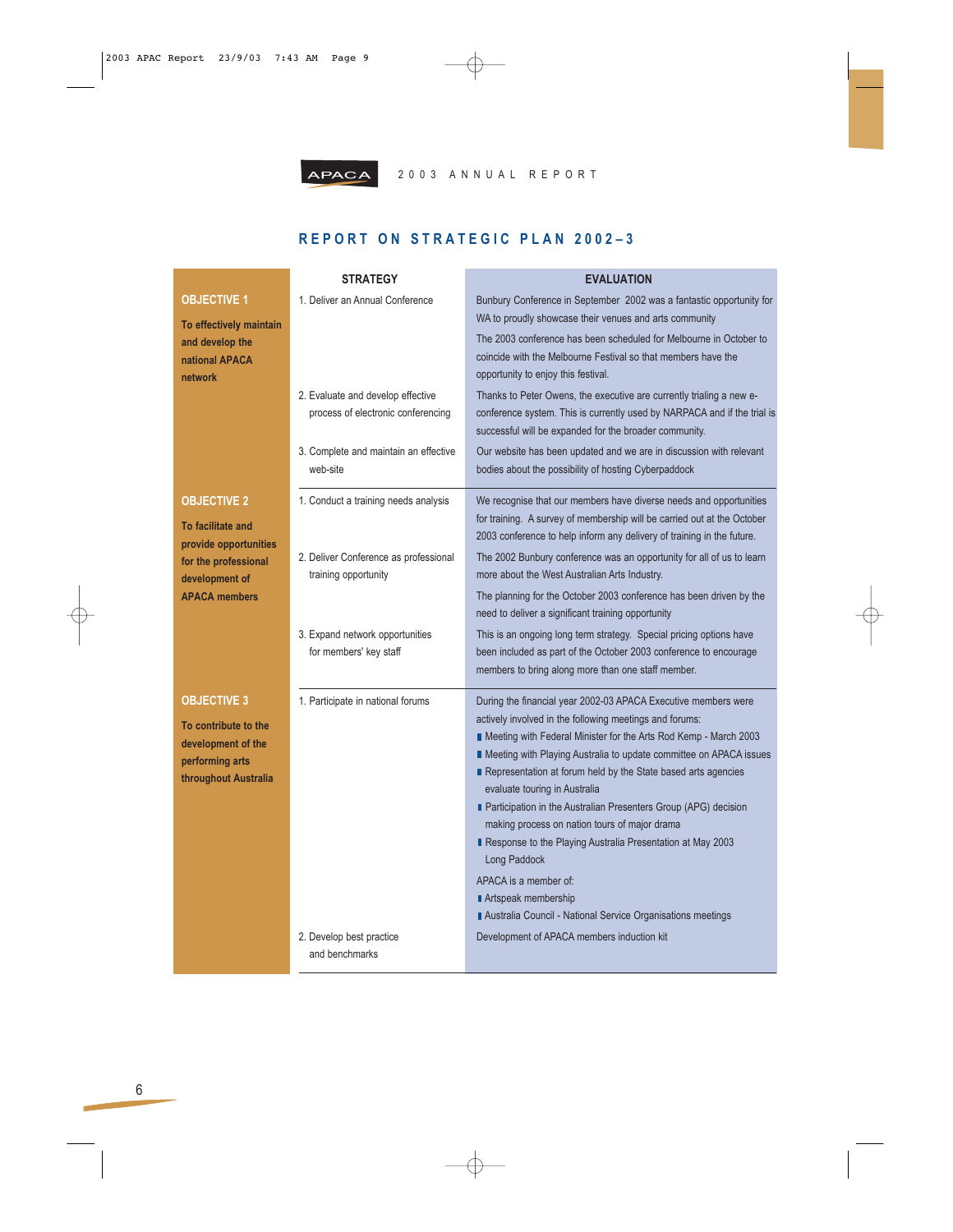# **STRATEGY EVALUATION**

# **To promote the position of APACA as the peak representative body for performing arts centres in Australia**

**OBJECTIVE 4**

### **OBJECTIVE 5**

**To responsibly manage and apply the resources of APACA for the benefit of its membership**

| 1. Establish a statistical framework to<br>demonstrate the strength and<br>importance of the membership       | Ongoing                                                                                                                                                                                     |
|---------------------------------------------------------------------------------------------------------------|---------------------------------------------------------------------------------------------------------------------------------------------------------------------------------------------|
| 2. Maintain a strong alliance with<br>Playing Australia and ensure integrity<br>of the presenter-driven model | APACA worked with Playing Australia to determine the new dates for<br>funding rounds                                                                                                        |
| 3. Advocate the national responsibility<br>of major performing arts companies<br>to tour.                     | APACA maintains a strong working relationship with Australian Major<br>Performing Arts Group (AMPAC)                                                                                        |
| 1. Develop an APACA Policy and<br>Procedures Manual                                                           | Ongoing                                                                                                                                                                                     |
| 2. Ensure timely and effective<br>compliance                                                                  | Compliance achieved                                                                                                                                                                         |
| 3. Preparation, acceptance and<br>implementation of Strategic Plan                                            | Strategic plan developed and monitored                                                                                                                                                      |
| 4. Report to membership on the<br>operations of APACA                                                         | Reporting via annual report and newsletter                                                                                                                                                  |
| 5. Ensure sound financial management                                                                          | With the appointment of CD Productions as the new Executive Officer,<br>the financial reporting and monitoring has been greatly improved thanks<br>to the services of Cherrie McDonald CPA. |
|                                                                                                               | The executive receive and review a monthly profit and loss statement<br>and balance sheet                                                                                                   |
| 6. Maintain professional administrative<br>services                                                           | We were very pleased engage CD Productions as the new APACA<br>Executive Officer. The handover from Margot Woodward to CD<br>Productions was handled efficiently and professionally.        |
| 7. Ensure succession planning of<br>Executive Committee and<br>administrative services                        | The executive are currently reviewing the constitution to ensure that the<br>annual changeover of executive members does not result in a loss of<br>corporate memory and expertise.         |



*Bunbury Regional Entertainment Centre, Bunbury, Western Australia*

</u>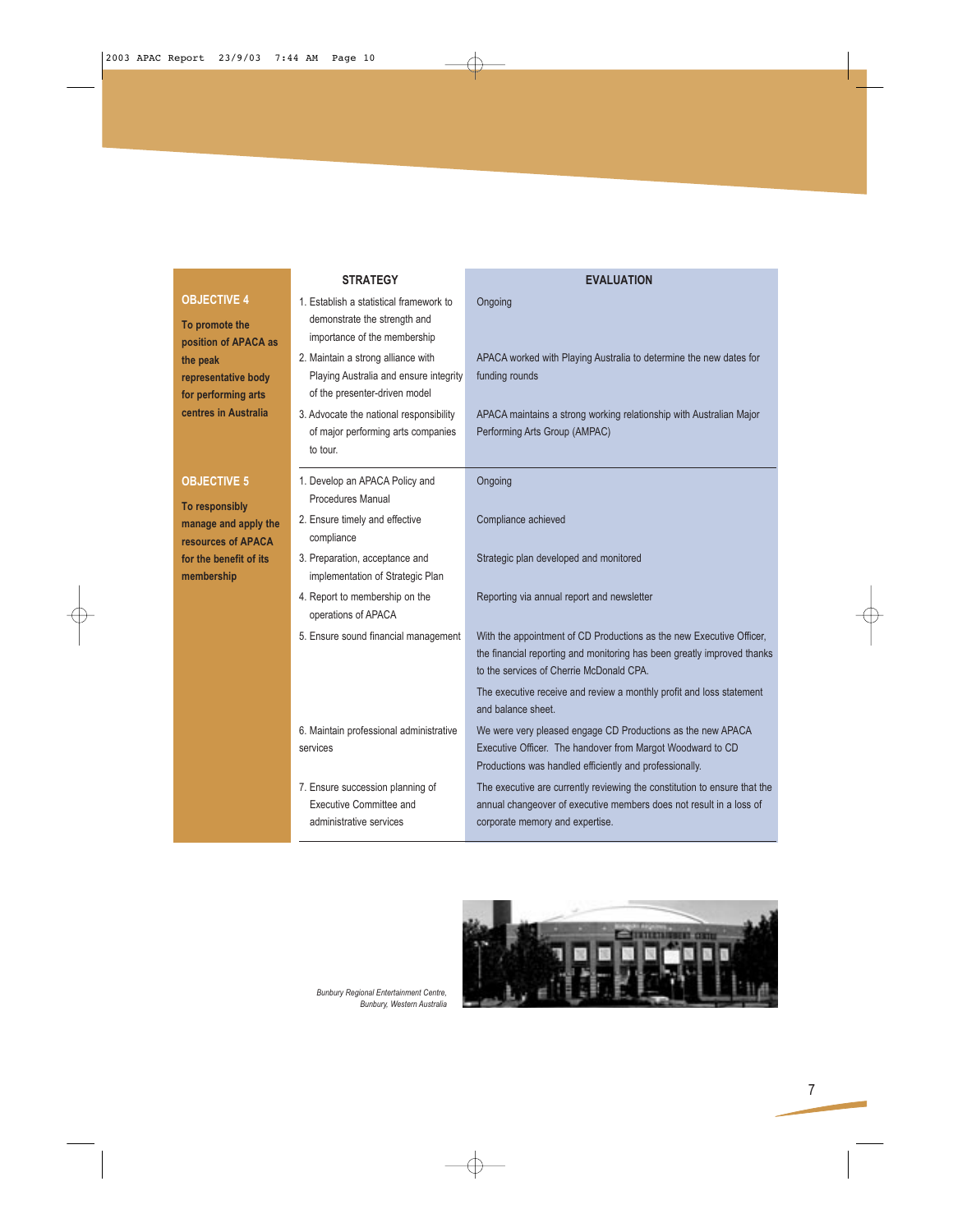



# **ARTS SERVICES AUSTRALIA PTY LTD**

#### **Report to 2003 Annual General Meeting**

The 2002/2003 year was both busy and successful for Arts Services Australia. The Annual General Meeting was held on September 8, 2003.

#### **Financial Outcome**

Once again Arts Services Australia has distributed a total of \$100,000 (\$50,000 to each of its partners the Australian Performing Arts Centres Association and Regional Arts Australia).

As at 30 June 2003 Arts Services Australia held a cash balance of just over \$42,000 which will enable the company to meet future maintenance costs and leasing costs as required.

#### **Major Initiatives**

In September 2002 the Australian Veterinarians Association did not renew its lease on Section B (125 sq metres) of Arts Services Australia's space in Arts House. This space was immediately re-leased to the Australian Medical Association under the same terms and conditions as had been in place with the Australian Veterinarians Association.

In October 2002 Arts Services Australia received advice from Canberra based valuers, McCann and Associates (who had previously been contracted by Arts Services Australia to provide advice) concerning its options relating to the possible removal of the lease restriction on Arts Services Australia's head lease which only permits its area (totalling 530 sq metres) to be leased to national associations.

The Directors of Arts Services Australia considered several options relating to this advice

- Sell the asset
- Remove the restriction
- Leave the restriction in place

Under this last option Arts Services Australia would leave the lease restriction in place and retain its planned cash flows for the next seven years. This was the approach agreed to be the most beneficial to the shareholders by the Directors of Arts Services Australia.



*Left to Right: City Recital Hall, Angel Place, Sydney CUB Malthouse, Southbank, Victoria Clocktower Centre, Moonee Ponds, Victoria*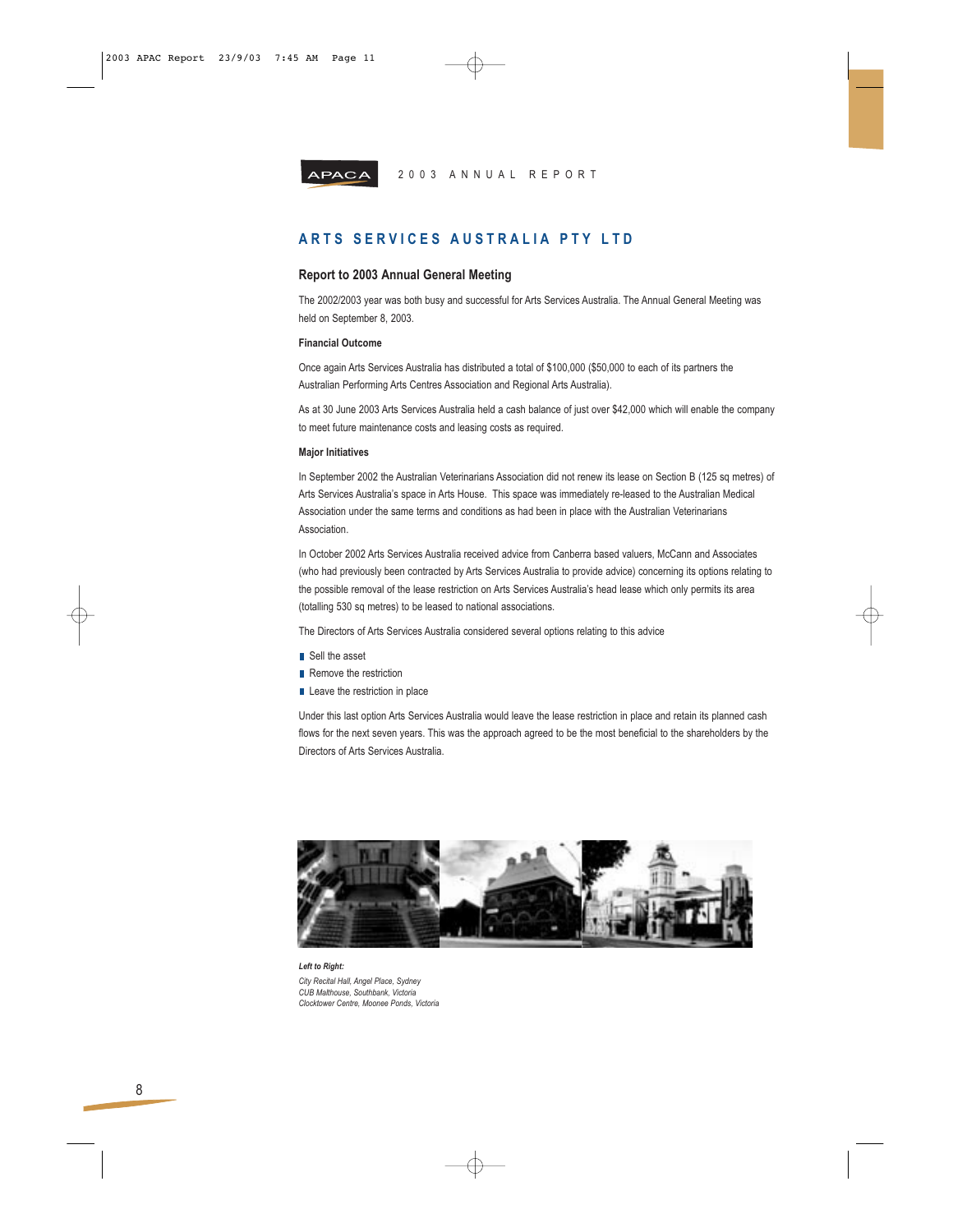# **AUSTRALIAN PRESENTER'S GROUP**

#### **2002 Membership**

The APG Membership for the year consisted of Julie John of ARTS/NARPACA, Penny Miles of Arts On Tour NSW, Barbara Doherty of Regional Arts Victoria, Brian Cooper of Country Arts SA, Jenny Simpson of Country Arts WA, and three APACA representatives Nerida Glanfield of Goldfields Arts Centre, Sally Beck of Geelong Performing Arts Centre and Peter Owens of Rockhampton Venues and Events.

The convenor for the year was Penny Miles of Arts on Tour NSW.

### **2003 Touring**

During the period the following tours were undertaken: *Mavis Goes to Timor* by Deckchair Theatre Company, *The Servant of Two Masters* by Bell Shakespeare Company and *Wicked Sisters* by Griffin Theatre Company.

These 3 tours consisted of 39 weeks of touring to 38 different venues with a total of 158 performances collectively.

#### **2002 Acquittal**

There were four tours in the APG program for 2002. These were *The Taming of the Shrew* The Bell Shakespeare Company, *Cooking With Elvis* Queensland Theatre Company, *Stones in His Pockets* by Sydney Theatre Company and *Art* by Melbourne Theatre Company.

Over 27,425 people enjoyed these APG productions across 37 different venues nationally. Collectively the productions toured for 27 weeks and 132 performances were presented.

#### **2003 Application**

The 2003 APG application presents the most ambitious to date. It includes 5 major productions; *Midsummer Night's Dream* by Bell Shakespeare Company, *Shadow of the Eagle* by Perth Theatre Company, the *Shape of Things* by Sydney Theatre Company, *The Underpants* by Company B Belvoir, and the *Last Cab to Darwin* by Pork Chop Productions in association with Sydney Opera House.

The application proposes 73 touring weeks, 299 performances at 54 different venues nationally. It is anticipated that the outcome of this funding application will be known by the time of the APACA Annual General Meeting in early October.



*Darebin Arts and Entertainment Centre, Preston, Victoria*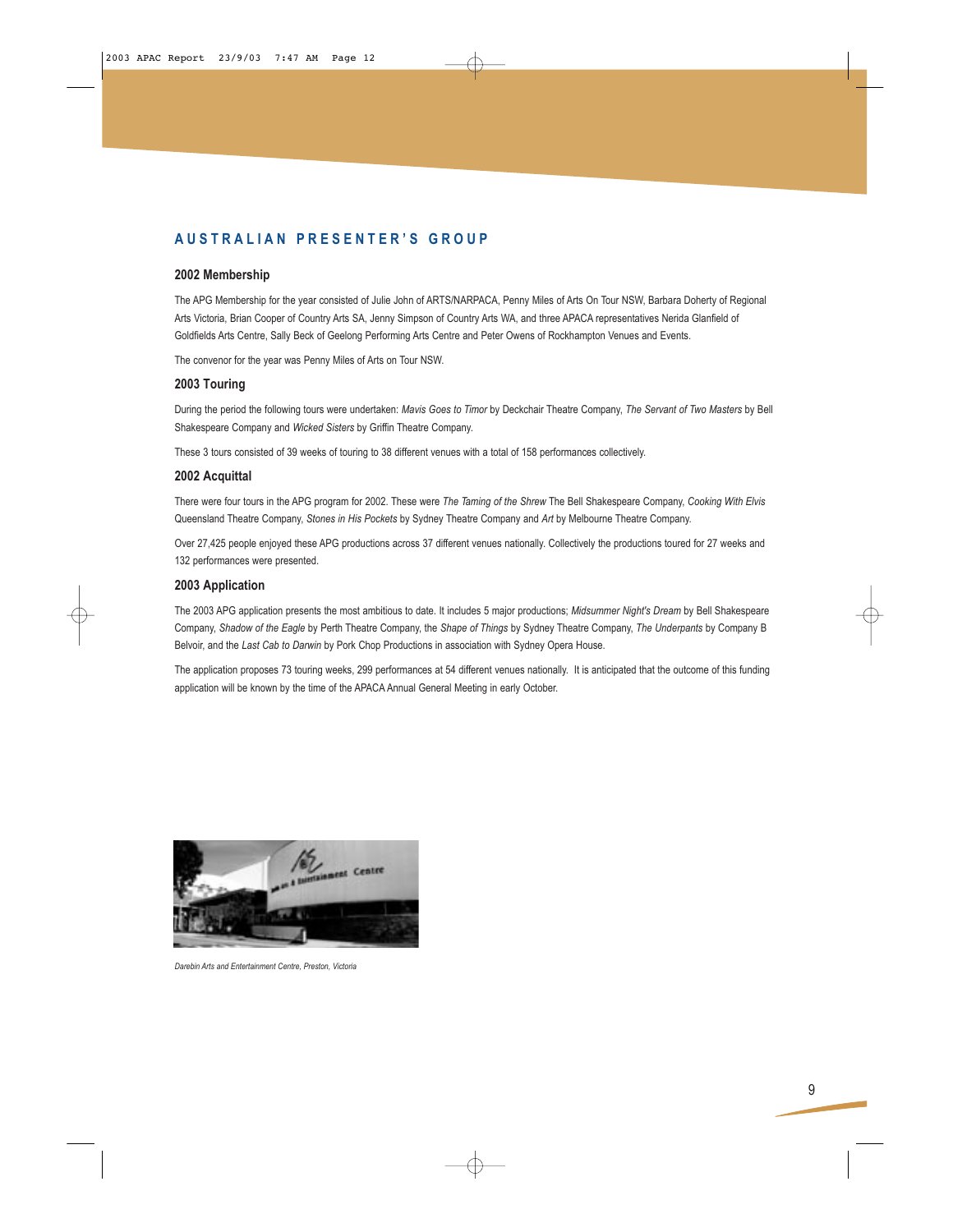

**A USTRALIAN P ERFORMING A RTS C ENTRES A SSOCIATION** ABN 32 845 674 248

# **FINANCIAL REPORT**

*For the year ended 30 JUNE 2003*

# **CONTENTS**

- **11** Committee's Report
- **12** Auditors' Report
- **13** Certificate by Members of the Committee
- **14** Statement of Financial Performance
- **15** Statement of Financial Position
- **16** Statement of Cash Flows
- **17** Notes to the Financial Statements
- **21** Disclaimer
- **22** Detailed Income & Expenditure Account



*Empire Theatre, Toowoomba, Queensland*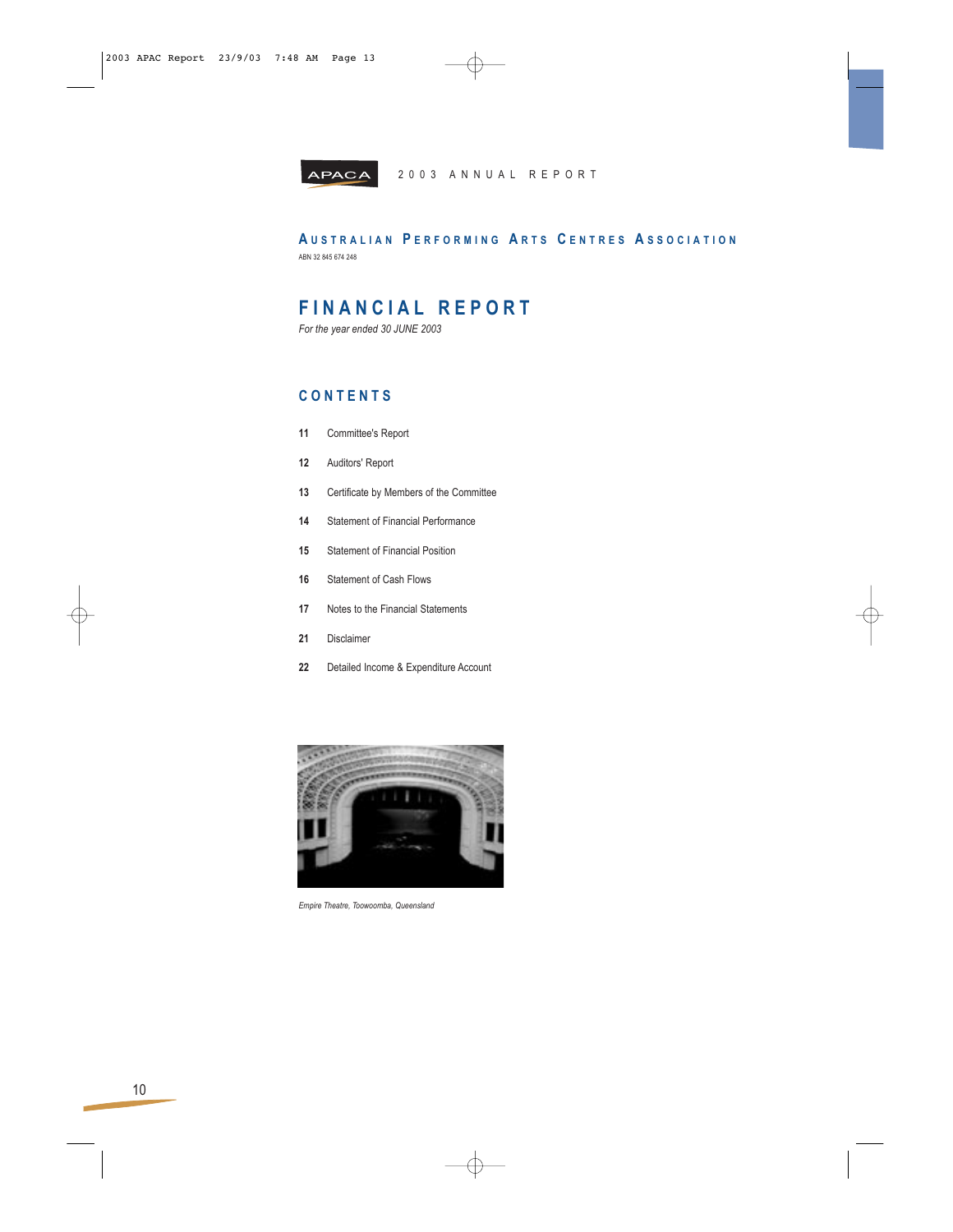### **Committee's Report**

Your committee members submit the financial report of the association for the year ended 30th June, 2003.

### **Committee Members**

The names of the committee members in office at the date of this report are: Sally Beck, Karen Bryant, Bronwyn Edinger, Nerida Glanfield, Robin Lohrey, Peter Owens, Suzette Watkins and David Whitney.

#### **Principal Activities**

The principal activities of the association during the financial year were:

- Establishment and maintenance of a database of performing arts centres throughout Australia.
- Co-ordination of an annual performing arts centre conference.
- Compilation and distribution of a member and venue directory.

No significant change in the nature of these activities occurred during the year.

#### **Operating Result**

The surplus from ordinary activities amounted to \$20,540.(2002:\$815)

#### **Review of Operations**

The Association reported a net surplus of \$20,540 which is greater than the previous year due to there being only one instalment from Art Services Pty Ltd in the previous year.

The conference returned a net deficit of \$975 which was less than the deficit of \$5,038 for the previous year.

Signed in accordance with a resolution of the members of the committee

L Da

Sally Beck **Bronwyn Edinger** 

Dated at Sydney this 19th September, 2003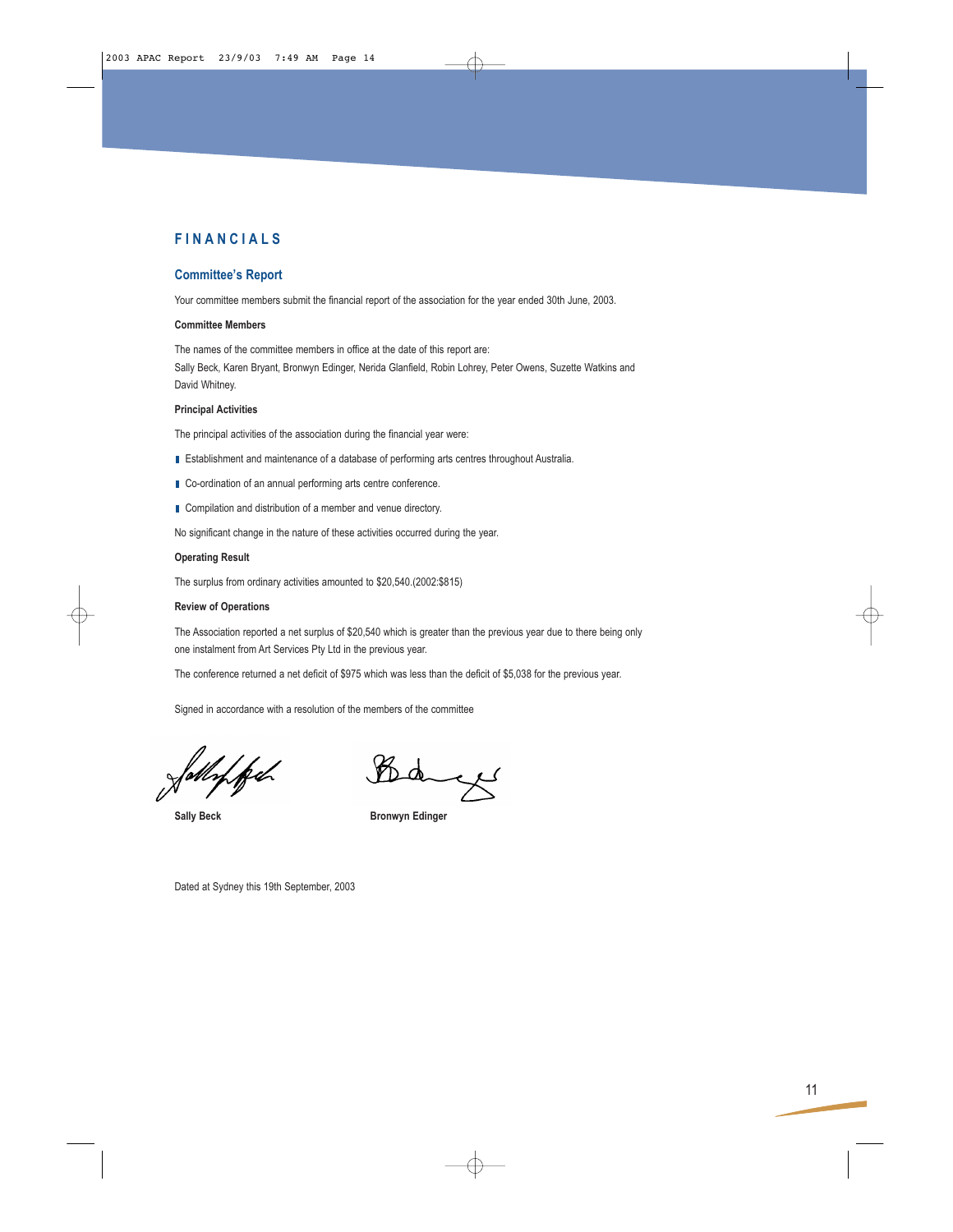

# **FINANCIALS**

#### **Scope**

We have audited the financial statements, being the Statement by Members of the Committee Profit and Loss Account, Balance Sheet and notes to and forming part of the financial statementsof Australian Performing Arts Centres Association for the year ended 30th June 2003.

The association's committee are responsible for the preparation and presentation of the financial statements and the information they contain. We have conducted an independent audit of these financial statements in order to express an opinion on them to the members of the association.

Our audit has been conducted in accordance with Australian Auditing Standards to provide reasonable assurance as to whether the financial statements are free of material misstatement. Our procedures included examination, on a test basis, of evidence supporting the amounts and other disclosures in the financial statements, and the evaluation of accounting policies and significant accounting estimates.

These procedures have been undertaken to form an opinion as to whether, in all material respects, the financial statements are presented fairly in accordance with Accounting Standards and other mandatory professional reporting requirements so as to present a view which is consistent with our understanding of the Association's financial position and the results of its operations and its cash flows.

#### **Audit Opinion**

In our opinion, the financial statements of Australian Performing Arts Centres Association present fairly in accordance with applicable Accounting Standards and other mandatory professional reporting requirements the financial position of Australian Performing Arts Centres Association as at 30 June, 2003 and the results of its operations and cash flows for the year then ended.

**Gary Williams** (Partner) Rosenfeld Kant & Co Chartered Accountants

Dated at Sydney 19th September, 2003



*Warrnambool Regional Performing Arts Centre, Warrnambool, Victoria*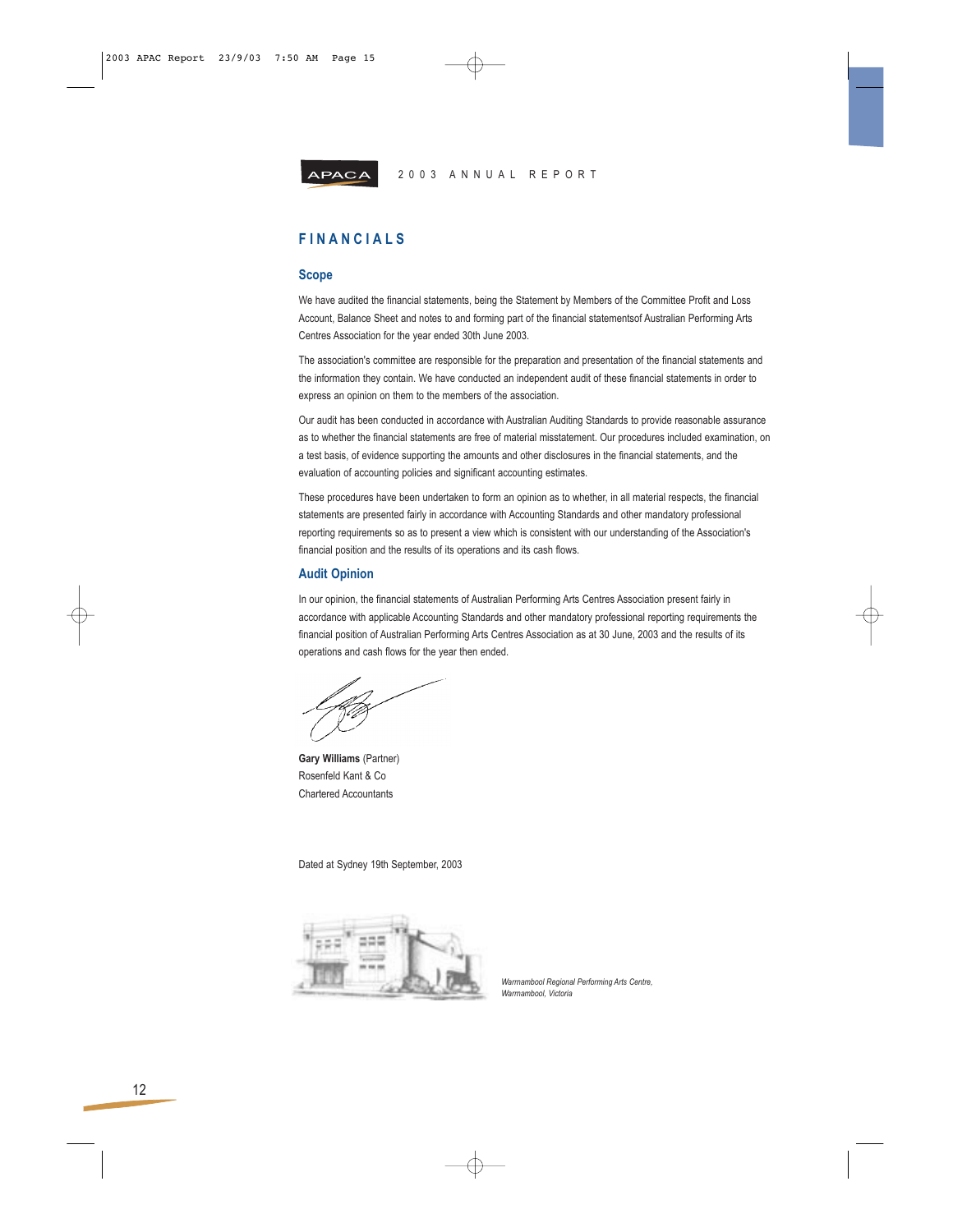## **Certificate by Members Of The Committee**

I, Sally Beck of 56 Waratah Street, Geelong West, VIC 3218, and Bronwyn Edinger of 3/56b Church Street, North Wollongong NSW 2500 certify that:

(a) We are members of the committe of Australian Performing Arts Centres Association.

(b) We are authorised by a resolution of the committee to sign this certificate.

(c) This annual statement was submitted to the members of the association at the annual general meeting.

Sally Beck **Bronwyn Edinger** 

مبرد

Committee member Committee member

Dated this 19th September, 2003



*Left to Right: Gold Coast Arts Centre, Queensland Frankston Arts Centre, Victoria Gellong Performing Arts Centre, Victoria*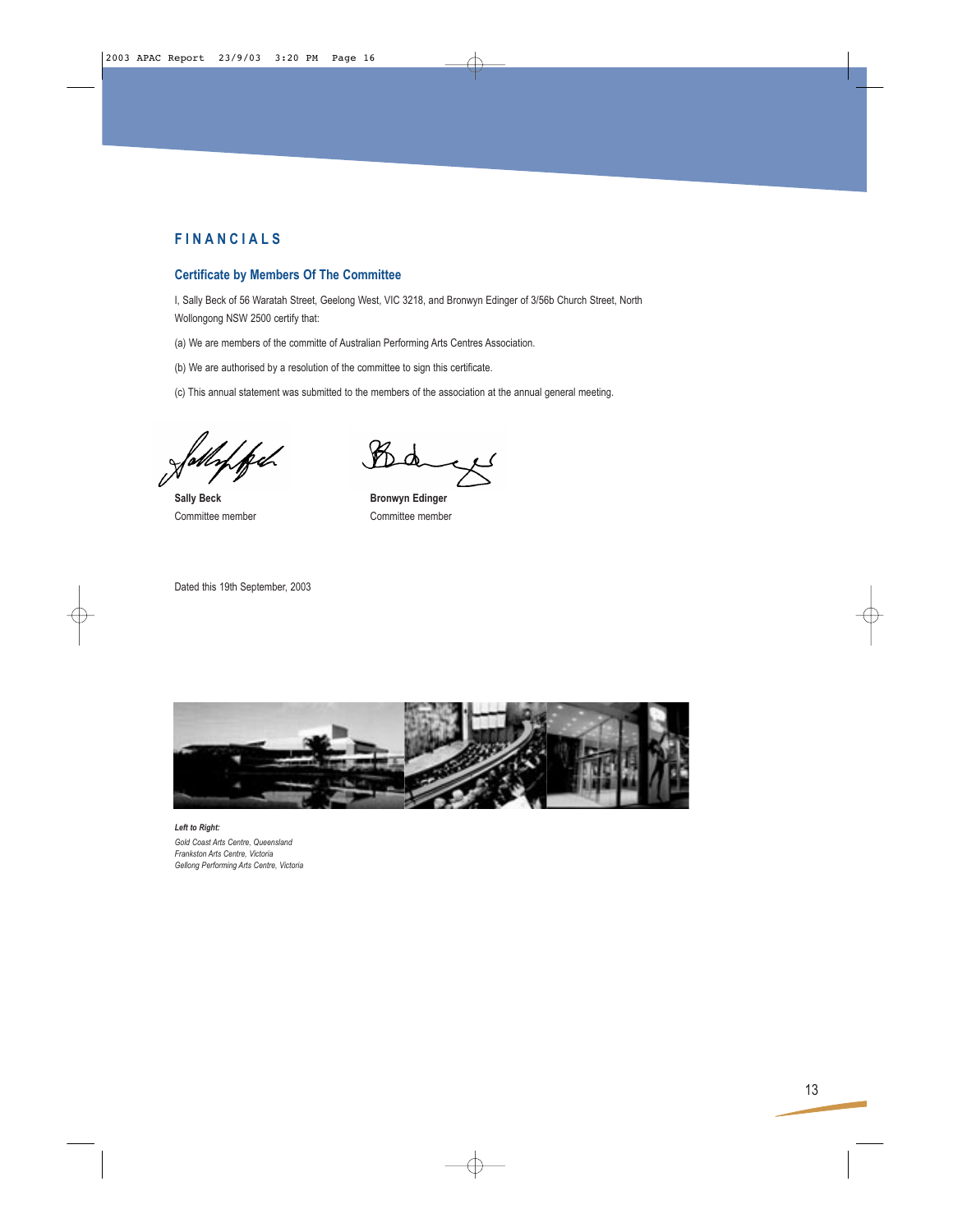

# **FINANCIALS**

# **Statement Of Financial Performance**

*For the year ended 30 JUNE 2003*

|                                               | <b>NOTE</b> | 2003<br>\$ | 2002<br>\$ |
|-----------------------------------------------|-------------|------------|------------|
| <b>Revenues from Operating Activities</b>     |             | 2 49,024   | 48.714     |
| Administration expenses<br>(39,097)           |             | (54, 319)  |            |
| <b>Conference Expenses</b><br>(32,002)        | 3           | (28, 125)  |            |
| Revenue from outside the operating activities | 3           | 53,960     | 23,200     |
| Total changes in equity of the association    |             | 20,540     | 815        |

The above Statement of Financial Performance should be read in conjunction with the accompanying notes.



*Her Majesty's Theatre, Ballarat, Victoria*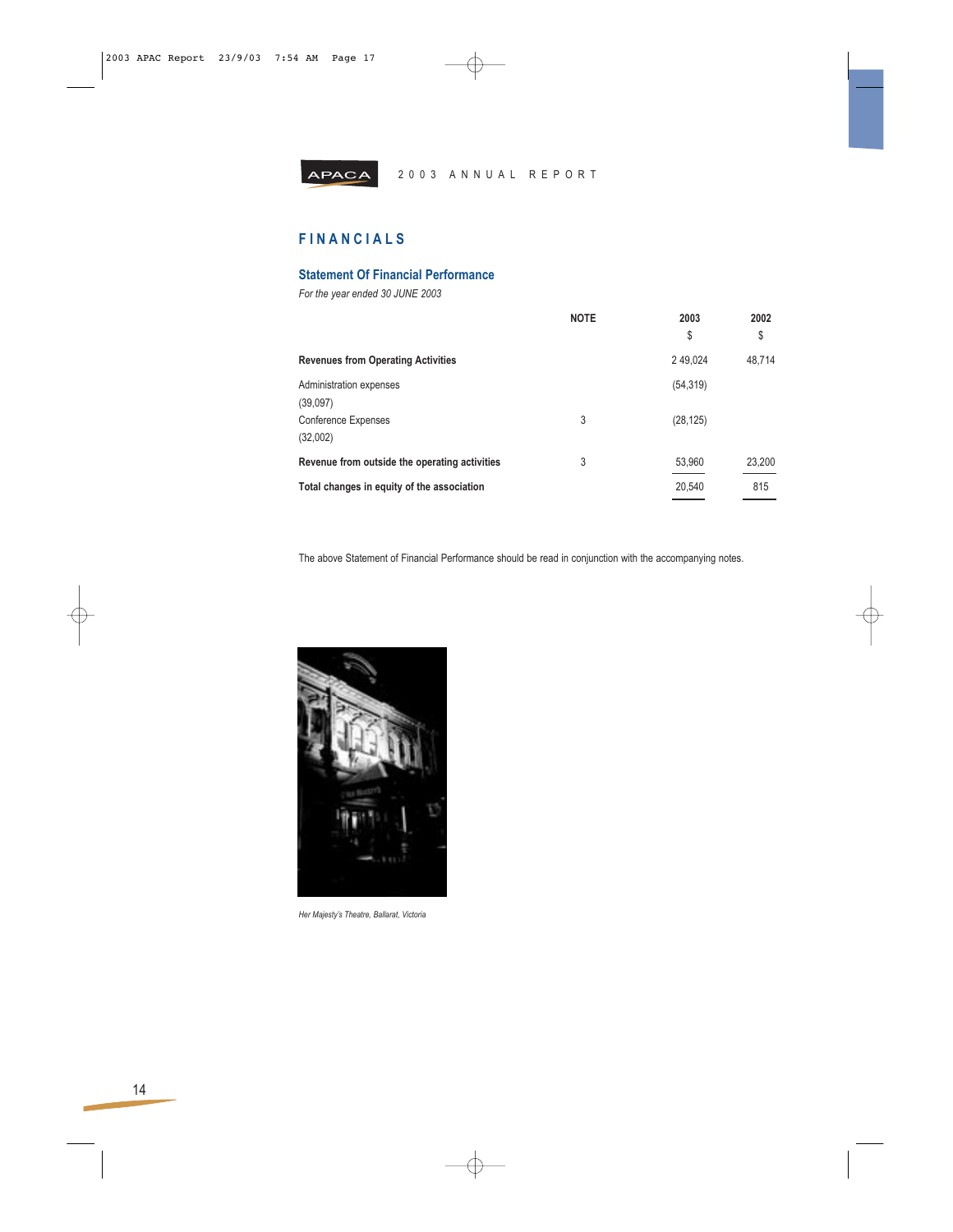**Statement Of Financial Position**

*For the year ended 30 JUNE 2003*

|                                  | <b>NOTE</b>    | 2003<br>\$ | 2002<br>\$ |
|----------------------------------|----------------|------------|------------|
| <b>CURRENT ASSETS</b>            |                |            |            |
| Cash                             | $\overline{4}$ | 142,249    | 97,833     |
| Receivables                      | 5              | 318        | 699        |
| Other                            | $\overline{7}$ | 12,678     | 12,335     |
| TOTAL CURRENT ASSETS             |                | 155,245    | 110,867    |
| <b>NON-CURRENT ASSETS</b>        |                |            |            |
| Property, Plant and Equipment    | 6              |            | 3,507      |
| TOTAL NON-CURRENT ASSETS         |                |            | 3,507      |
| <b>TOTAL ASSETS</b>              |                | 155,245    | 114,374    |
| <b>CURRENT LIABILITIES</b>       |                |            |            |
| Payables                         | 8              | 5,000      | 1,250      |
| Other                            | 11             | 16,582     |            |
| <b>TOTAL CURRENT LIABILITIES</b> |                | 21,582     | 1,250      |
| <b>TOTAL LIABILITIES</b>         |                | 21,582     | 1,250      |
| <b>NET ASSETS</b>                |                | 133,663    | 113,124    |
| <b>EQUITY</b>                    |                |            |            |
| Accumulated funds                | 9              | 133,663    | 113,124    |
| <b>TOTAL EQUITY</b>              |                | 133,663    | 113,124    |

The above Statement of Financial Position should be read in conjunction with the accompanying notes.

↔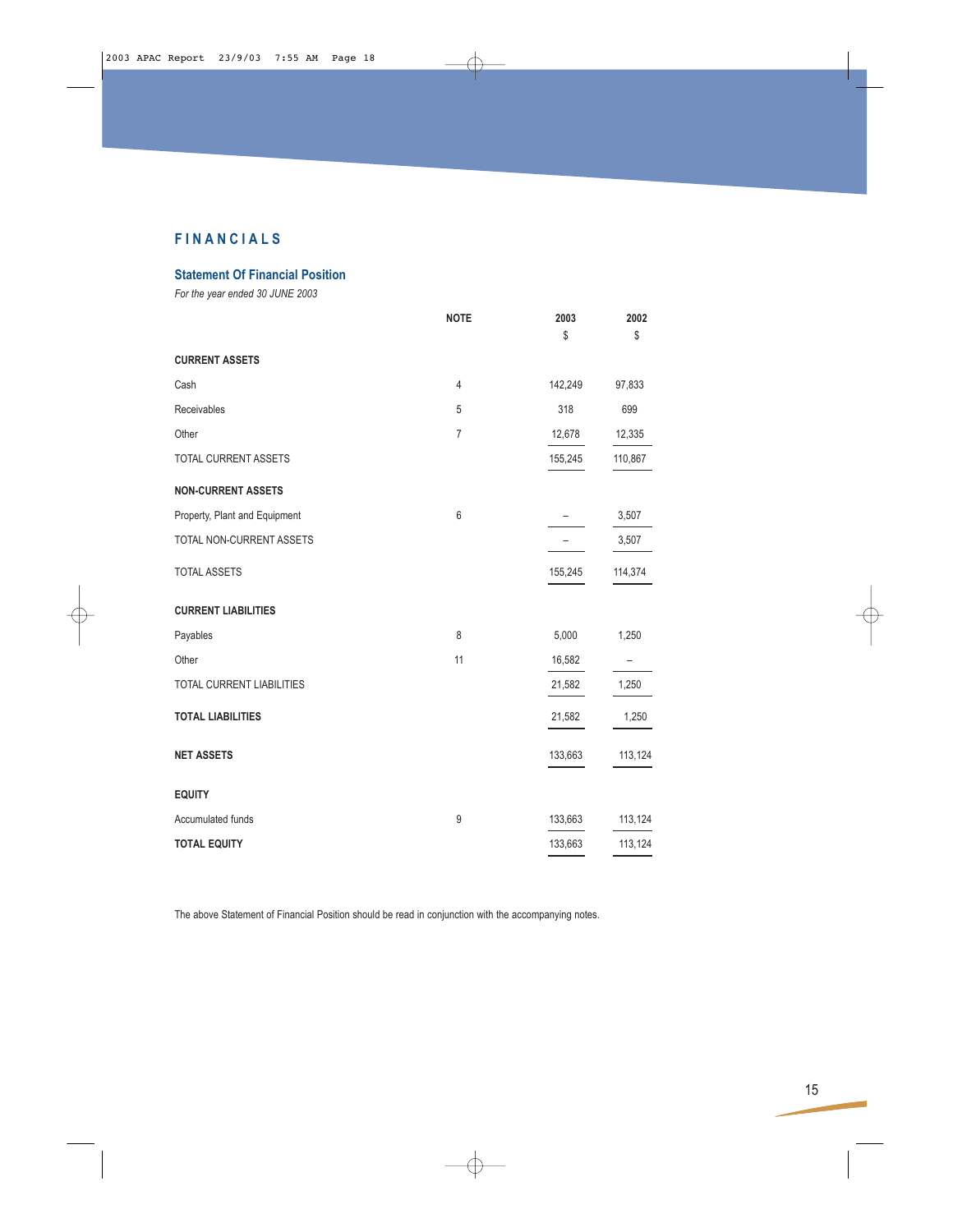

# **FINANCIALS**

### **Statement Of Cash Flows**

*For the year ended 30 JUNE 2003*

|                                                     | <b>NOTE</b> | 2003     | 2002      |
|-----------------------------------------------------|-------------|----------|-----------|
|                                                     |             | \$       | \$        |
| <b>CASH FLOWS FROM OPERATING ACTIVITIES</b>         |             |          |           |
| Receipts from customers                             |             | 120,681  | 75,041    |
| Payments to suppliers                               |             | (79,906) | (84, 182) |
| Interest received                                   |             | 3,641    | 2,648     |
| Net cash provided by (used in) operating activities |             | 44,416   | (6, 493)  |
| <b>CASH FLOWS FROM INVESTING ACTIVITIES</b>         |             |          |           |
| Payment for plant and equipment                     |             |          | (4,000)   |
| Net cash provided by (used in) investing activities |             |          | (4,000)   |
| Net increase (decrease) in cash held                |             | 44,416   | (10, 493) |
| Cash at the beginning of the year                   |             | 97,833   | 108,326   |
| Cash at the end of the year                         |             | 142,209  | 97,833    |

The above Statement of Cash Flow should be read in conjunction with the accompanying notes.



*Left to Right: Mackay Entertainment Centre, Queensland Illawarra Performing Arts Centre, Wollongong, New South Wales*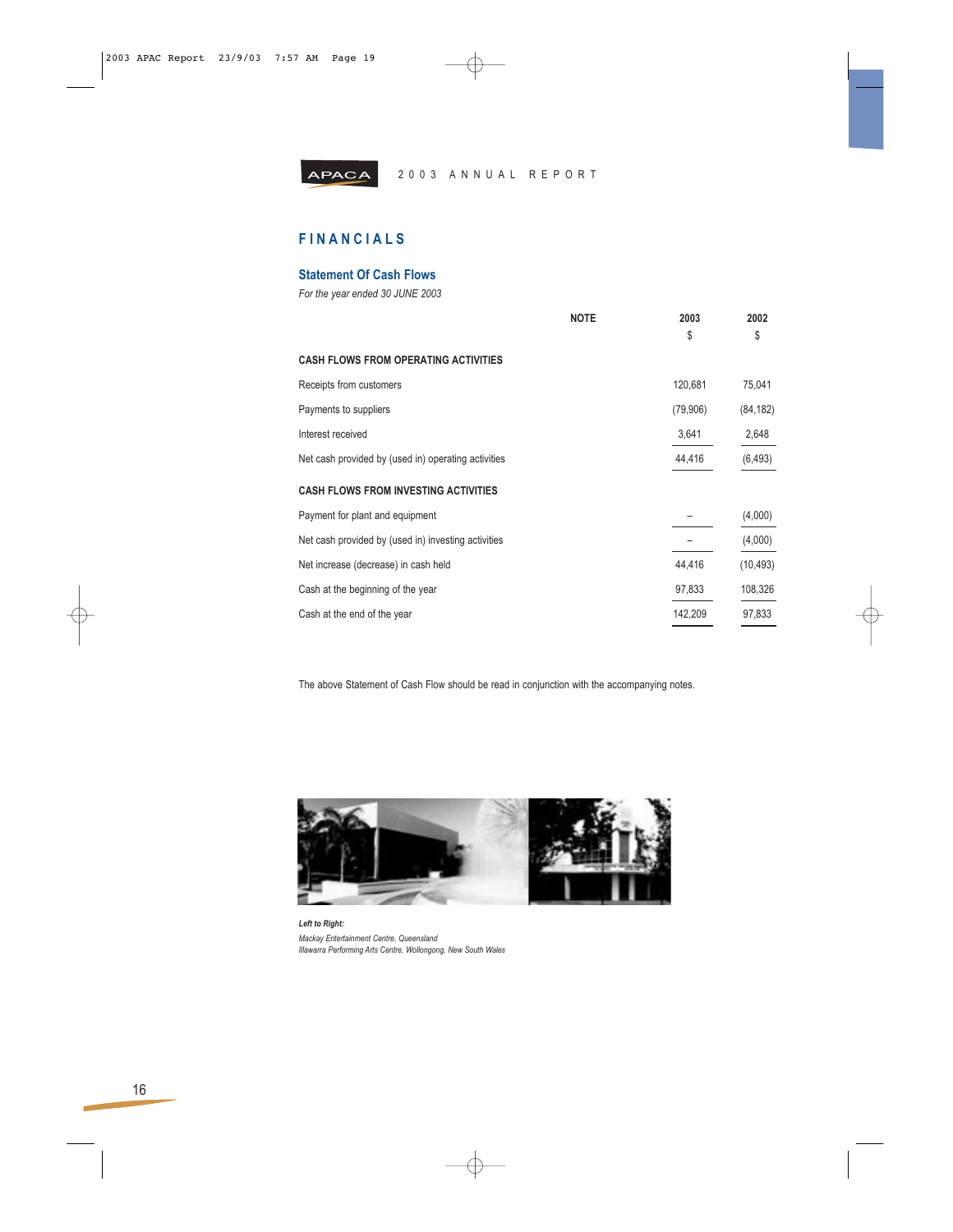#### **Notes to and forming part of The Financial Statements**

#### **NOTE 1 – Statement of Accounting Policies**

The accounts have been prepared in accordance with Statements of Accounting Concepts and Standards issued by the Australian professional accounting bodies and the requirements of the Associations Incorporation Act 1991.

The accounts have been prepared in accordance with the historical cost convention. The accounting policies adopted are consistent with those of the previous year.

The following is a summary of the significant accounting policies adopted by the association in the preparation of the accounts:

#### *Income Tax*

The association is exempt from lodging income tax returns. Accordingly, no income tax expense has been included in the accounts.

#### *Unearned Revenue*

The unearned revenue shown in the accounts represents members' and conference fees received in advance and will be brought to account in the following year.

|                                                                                      | 2003<br>\$ | 2002<br>\$ |
|--------------------------------------------------------------------------------------|------------|------------|
| NOTE 2 - Income                                                                      |            |            |
| Conference Income Received                                                           | 27,150     | 26,964     |
| <b>Donations Received</b>                                                            | 50,000     | 20,000     |
| <b>Interest Received</b>                                                             | 3,641      | 2,284      |
| Membership Fees                                                                      | 21,875     | 21,750     |
| Miscellaneous Revenue                                                                |            | 364        |
| <b>Reimbursements Received</b>                                                       | 318        | 552        |
| <b>TOTAL INCOME</b>                                                                  | 102,984    | 71,914     |
| <b>NOTE 3 - Profit From Ordinary Activities</b>                                      |            |            |
| Profit from ordinary activities before income tax expense has been determined after: |            |            |
| <b>Expenses</b>                                                                      |            |            |
| Depreciation of non-current assets<br>Equipment, furniture & fittings                |            | 493        |
| <b>Remuneration of Auditor</b>                                                       |            |            |
| Audit or Review                                                                      | 1,200      | 1,000      |
| <b>Other Services</b>                                                                |            |            |
| Related Practices of the Auditor                                                     | 800        | 300        |
|                                                                                      | 2,000      | 1,793      |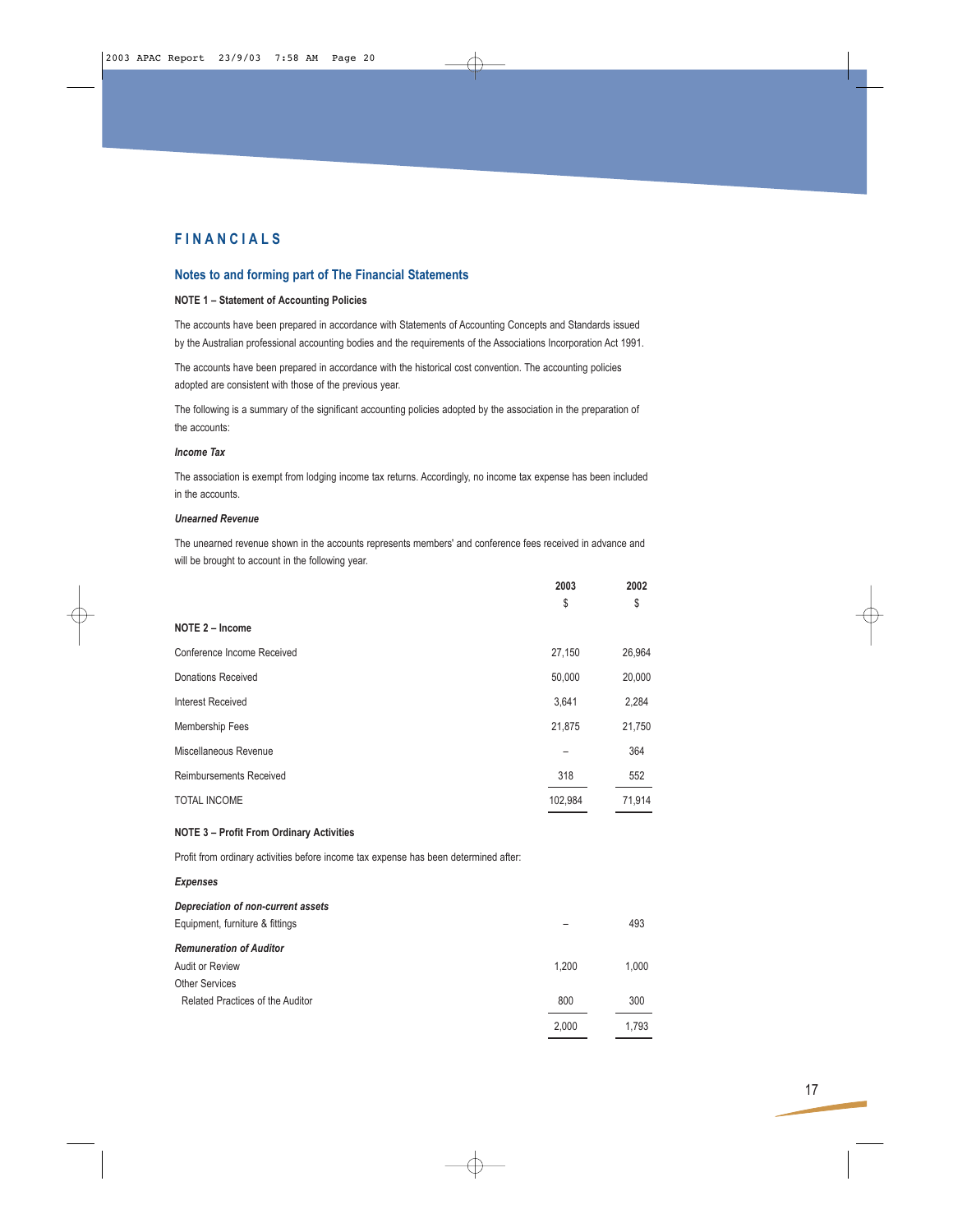

# **FINANCIALS**

# **Notes to and forming part of The Financial Statements**

|                                              | 2003                     | 2002    |
|----------------------------------------------|--------------------------|---------|
|                                              | \$                       | \$      |
| NOTE 4 - Cash                                |                          |         |
| Cash at Bank                                 | 35,60                    | 20,395  |
| <b>Interest Bearing Deposits</b>             | 106,640                  | 77,438  |
|                                              | 142,249                  | 97,833  |
| <b>NOTE 5 - Receivables</b>                  |                          |         |
| <b>Current</b>                               |                          |         |
| <b>Trade Debtors</b>                         | 318                      |         |
| <b>Other Debtors</b>                         | $\overline{\phantom{0}}$ | 698     |
|                                              | 318                      | 698     |
| <b>NOTE 6 - Property Plant and Equipment</b> |                          |         |
| Plant & Equipment - at Cost                  |                          | 4,000   |
| Less Provision for Depreciation              |                          | 493     |
|                                              |                          | 3,507   |
|                                              | -                        | 3,507   |
| <b>NOTE 7 - Other Assets</b>                 |                          |         |
| <b>Current</b>                               |                          |         |
| <b>GST Receivable</b>                        | 9,140                    | 9,497   |
| Prepayments                                  | 3,538                    | 2,838   |
|                                              | 12,678                   | 12,335  |
| <b>NOTE 8 - Payables</b>                     |                          |         |
| <b>Current</b>                               |                          |         |
| <b>Other Creditors and Accruals</b>          | 5,000                    | 1,250   |
| <b>NOTE 9 - Retained Profits</b>             |                          |         |
| <b>Accumulated Funds</b>                     |                          |         |
| at the Beginning of the Financial Year       | 113,124                  | 112,309 |
| Net Surplus Attributable to the Association  | 20,539                   | 815     |
| <b>Accumulated Surplus</b>                   |                          |         |
| at the End of the Financial Year             | 133,663                  | 113,124 |

⊕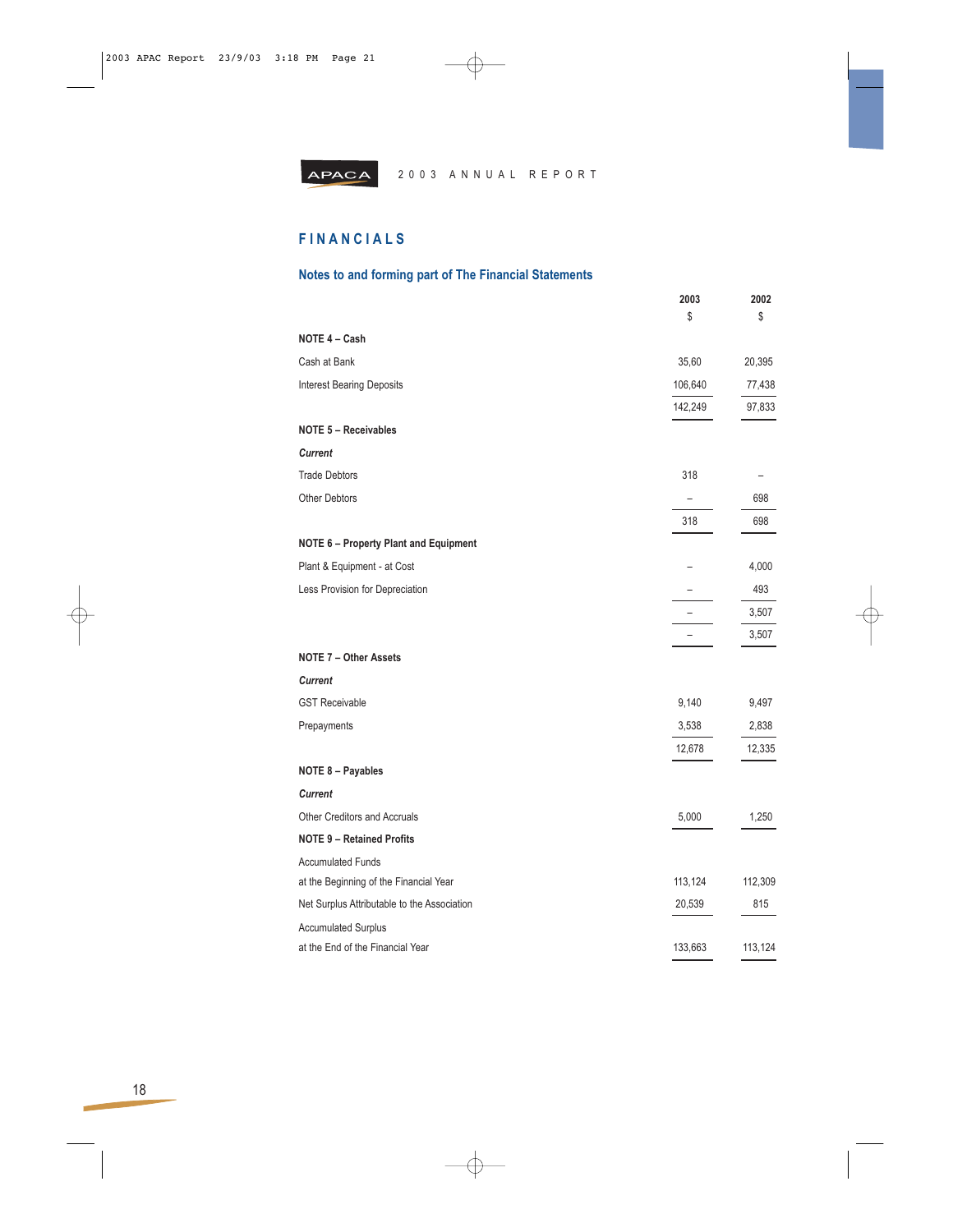# **Notes to and forming part of The Financial Statements**

|                                                                                                                                                                                                                                    | 2003                           | 2002                        |
|------------------------------------------------------------------------------------------------------------------------------------------------------------------------------------------------------------------------------------|--------------------------------|-----------------------------|
|                                                                                                                                                                                                                                    | \$                             | \$                          |
| <b>NOTE 10 - Cash Flow Information</b>                                                                                                                                                                                             |                                |                             |
| (a) Reconciliation of cash                                                                                                                                                                                                         |                                |                             |
| For the purpose of this statement of cash flows, cash includes cash on hand<br>and in call deposits with banks or financial institutions, net of bank overdrafts.<br>Cash at the end of the year is shown in the balance sheet as: |                                |                             |
| Cash at bank                                                                                                                                                                                                                       | 35,609                         | 20,395                      |
| Deposits at call                                                                                                                                                                                                                   | 106,640                        | 77,438                      |
|                                                                                                                                                                                                                                    | 142,249                        | 97,833                      |
| (b) Reconciliation of cash flows from operations                                                                                                                                                                                   |                                |                             |
| with operating surplus (deficit):<br>Operating surplus (deficit)                                                                                                                                                                   | 20,540                         | 815                         |
| Non-cash flows in operating surplus:<br>Depreciation and write offs                                                                                                                                                                | 3,507                          | 493                         |
| Changes in assets and liabilities:<br>Decrease (Increase) in trade debtors<br>Decrease (Increase) in prepayments and other assets<br>Increase (Decrease) in trade creditors<br>Increase (Decrease) in other liabilities            | (318)<br>355<br>3,750<br>16,58 | 773<br>(1, 419)<br>(7, 155) |
| Cash flows from operations                                                                                                                                                                                                         | 44,416                         | (6, 493)                    |
| NOTE 11 - Other                                                                                                                                                                                                                    |                                |                             |
| <b>Revenue Received in Advance</b>                                                                                                                                                                                                 |                                |                             |
| <b>Prepaid Members Fees</b>                                                                                                                                                                                                        | 6,150                          |                             |
| Prepaid Conference Fees                                                                                                                                                                                                            | 10,432                         |                             |
|                                                                                                                                                                                                                                    | 16,582                         |                             |
| NOTE 12 – Conference Income Received                                                                                                                                                                                               |                                |                             |
| Attendance Fees                                                                                                                                                                                                                    | 15,150                         | 14,964                      |
| Sponsorships Received                                                                                                                                                                                                              | 12,000                         | 12,000                      |
|                                                                                                                                                                                                                                    | 27,150                         | 26,964                      |

↔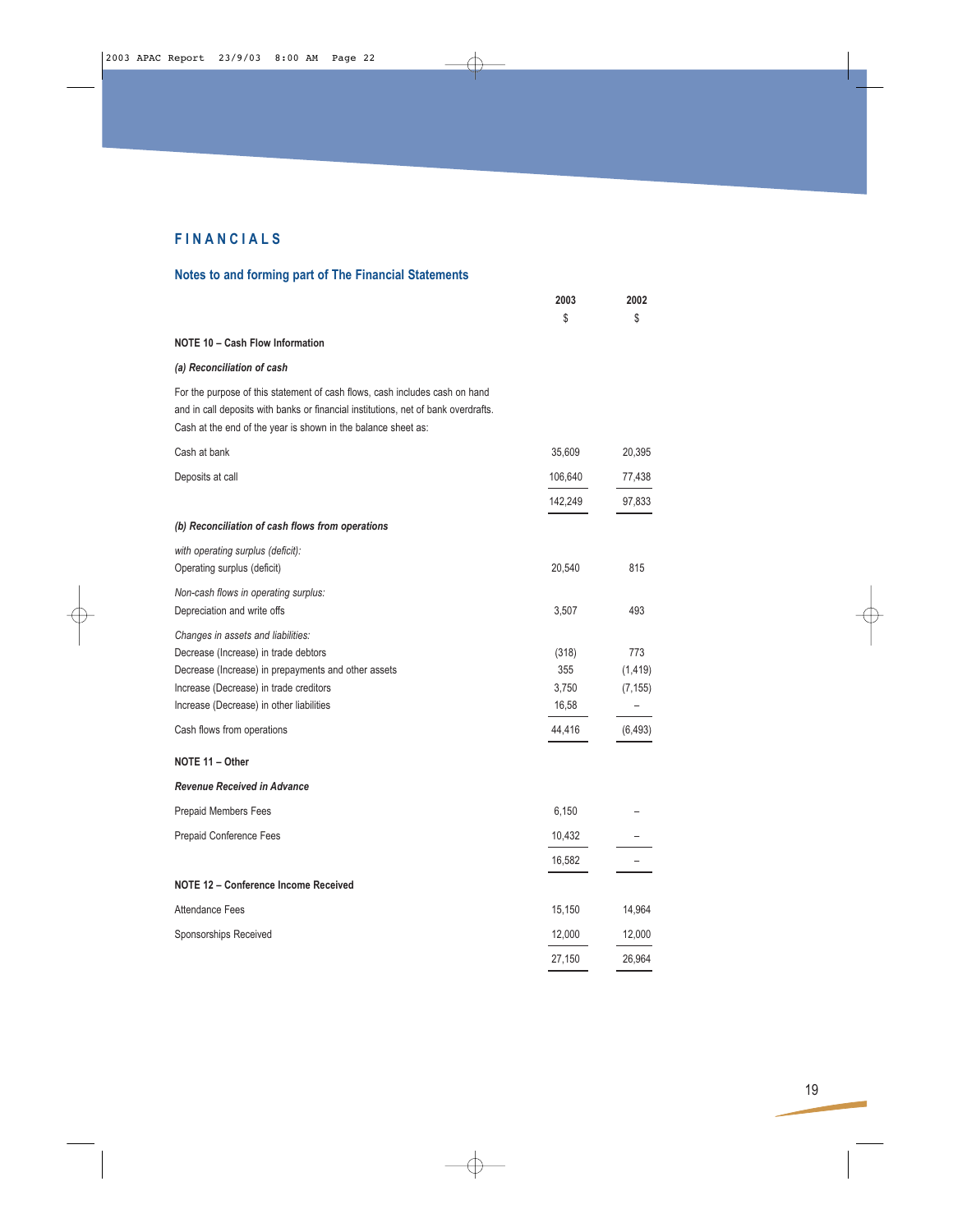

# **FINANCIALS**

#### **Notes to and forming part of The Financial Statements**

|                                      | 2003<br>\$ | 2002<br>\$ |
|--------------------------------------|------------|------------|
| <b>NOTE 13 - Conference Expenses</b> |            |            |
| Accommodation                        | 489        |            |
| <b>Administrative Costs</b>          | 1,519      |            |
| Airfares                             | 1,190      |            |
| Catering                             | 7,739      | 111        |
| Conference Co-ordinator              | 1,500      |            |
| Design & Printing                    | 3,339      |            |
| Entertainment                        | 1,800      |            |
| <b>Function Charges</b>              | -          | 31,861     |
| Postage                              | 222        | 30         |
| <b>Production Expenses</b>           | 3,940      |            |
| Reception                            | 50         |            |
| Transport                            | 3,530      |            |
| Venue Hire                           | 2,807      |            |
|                                      | 28,125     | 32,002     |

#### **NOTE 14 – Association Details**

The registered office of the association is: Australian Performing Arts Centres Association, Canberra Theatre Centre, London Circuit, Civic, ACT.

The principal activities of the association were:

- **E** Establishment and maintenance of a database of performing arts centres throughout Australia.
- Co–ordination of an annual performing arts centre conference.
- Compilation and distribution of a member and venue directory.



*Left to Right: Mandurah Performing Arts Centre, Western Australia Pilbeam Theatre, Rockhampton, Queensland*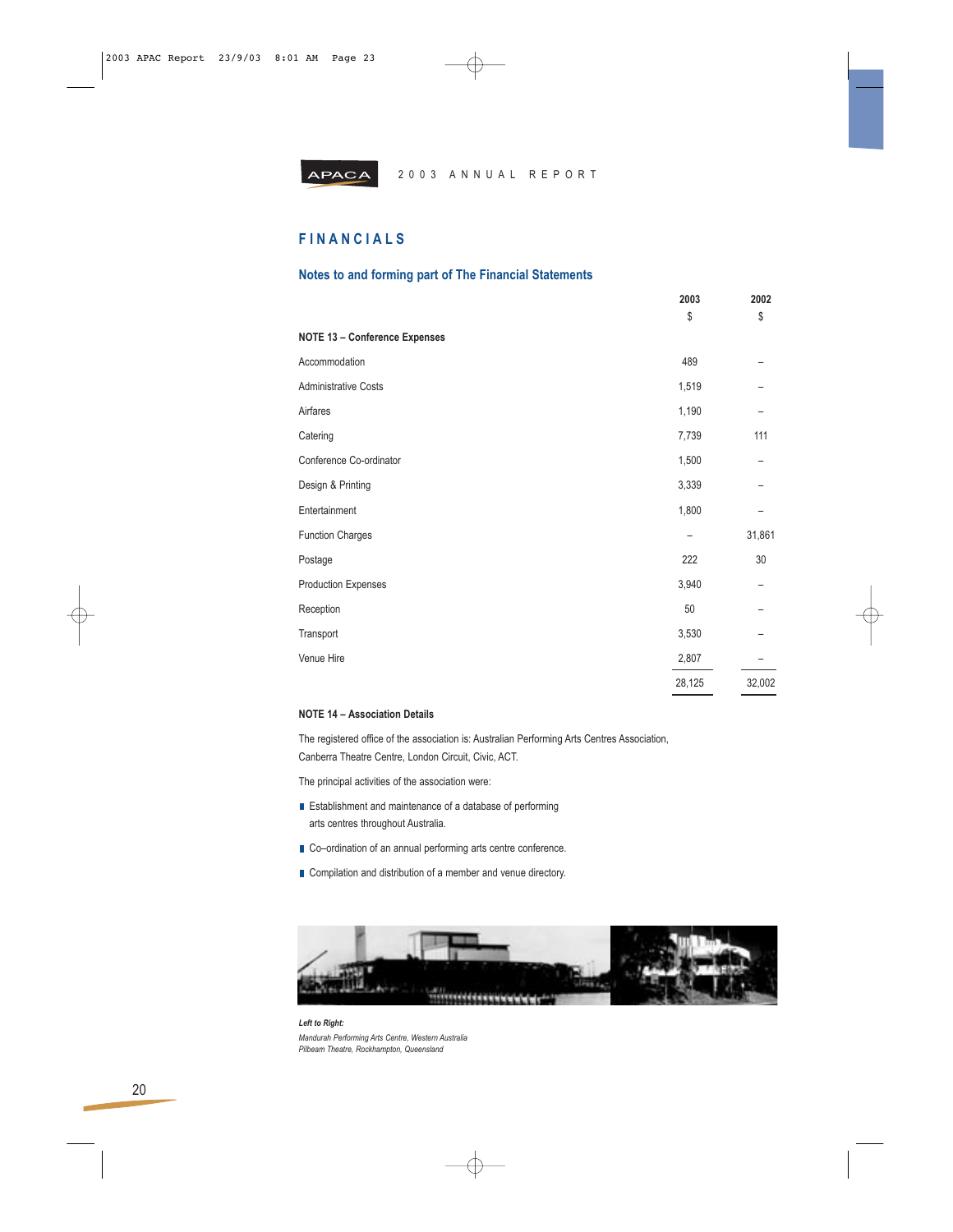### **Accountants' Compilation Report**

On the basis of information provided by the Committee of Australian Performing Arts Centres Association, we have compiled in accordance with APS 9 'Statement on Compilation of Financial Reports' the special purpose financial report of Australian Performing Arts Centres Association for the period ended 30 June, 2003. The special purpose report to which this compilation report relates comprises the Detailed Profit and Loss Account.

The specific purpose for which the special purpose financial report has been prepared is to provide private information to the committee. Accounting Standards and UIG Consensus Views have not been adopted in the preparation of the special purpose financial report.

The committee are solely responsible for the information contained in the special purpose financial report and have determined that the accounting policies used are consistent and are appropriate to satisfy requirements of the committee.

Our procedures use accounting expertise to collect, classify and summarise the financial information, which the committee provided, into a financial report. Our procedures do not include verification or validation procedures. No audit or review has been performed and accordingly no assurance is expressed.

To the extent permitted by law, we do not accept liability for any loss or damage which any person, other than the company, may suffer arising from any negligence on our part. No person should rely on the special purpose financial report without having an audit or review conducted.

The special purpose financial report was prepared for the benefit of the association and its members and the purpose identified above. We do not accept responsibility to any other person for the contents of the special purpose financial report.

21

**Gary Williams** (Partner) Rosenfeld Kant & Co Chartered Accountants

Dated at Sydney 19th September, 2003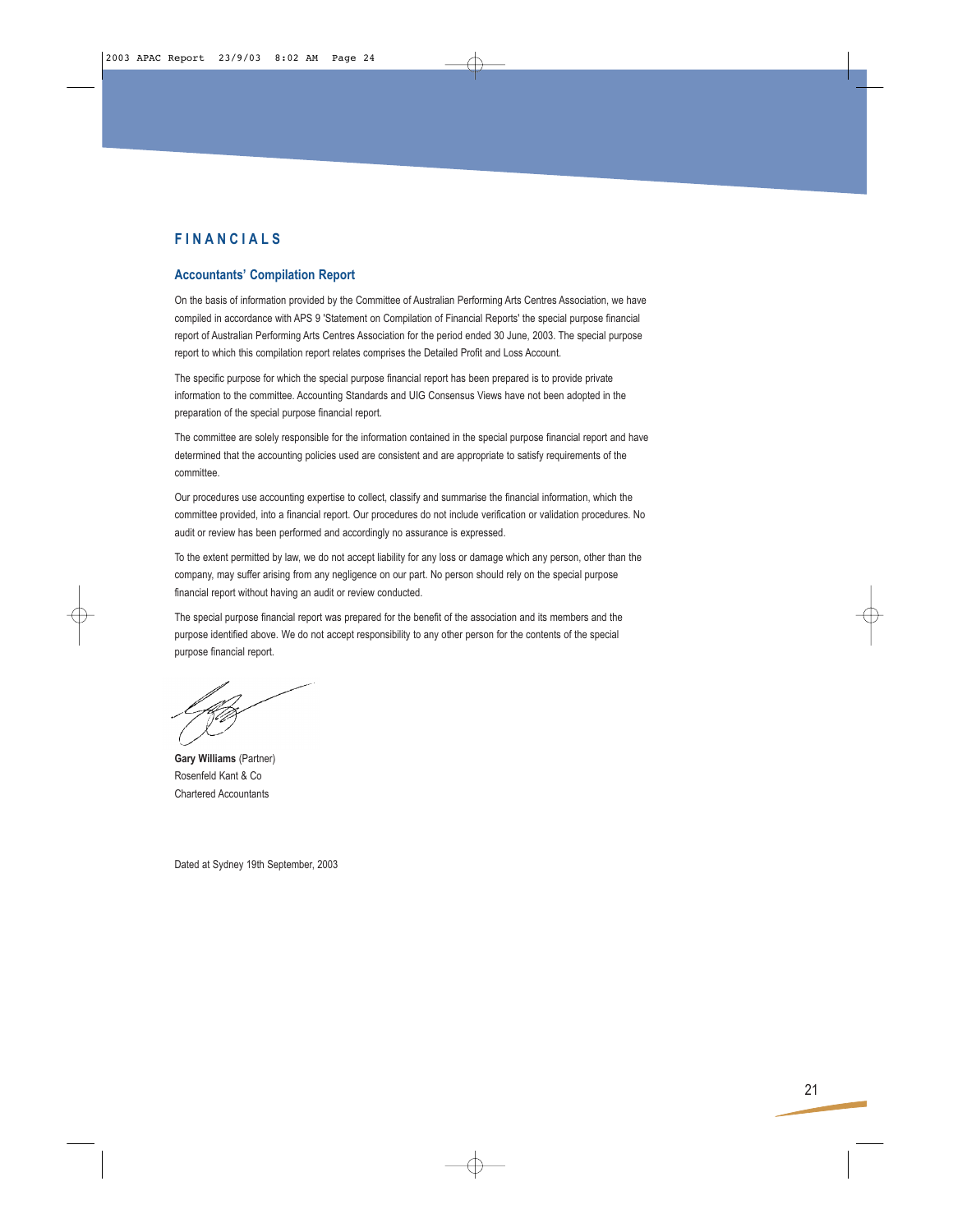

# **FINANCIALS**

# **Income and Expenditure**

*For the year ended 30 JUNE 2003*

|                               |                | 2003<br>\$     | 2002<br>\$               |
|-------------------------------|----------------|----------------|--------------------------|
| <b>INCOME</b>                 | $\overline{2}$ | 102,984        | 71,914                   |
| <b>EXPENSES</b>               |                |                |                          |
| <b>Administration Costs</b>   |                |                | 13,750                   |
| Advertising & Promotion       |                | 1,215          |                          |
| Auditors Remuneration - Fees  |                | 1,200          | 1,000                    |
| Auditors Remuneration - Other |                | 800            | 300                      |
| <b>Bank Charges</b>           |                | 79             | 83                       |
| Conference Expenses           | 13             | 28,126         | 32,002                   |
| <b>Consultants Fees</b>       |                | 23,575         | $\overline{\phantom{0}}$ |
| Depreciatio                   |                | $\overline{a}$ | 493                      |
| <b>Filing Fees</b>            |                | 47             | 212                      |
| Information Technology        |                | 603            | 3,752                    |
| Insurance                     |                |                | 1,341                    |
| <b>Membership Services</b>    |                | 8,948          | $\overline{\phantom{0}}$ |
| Postage                       |                | 1,006          | 370                      |
| Printing & Stationery         |                | 2,941          | 9,691                    |
| <b>Staff Amenities</b>        |                | 360            |                          |
| <b>Sundry Expenses</b>        |                | 600            | 547                      |
| Subscriptions                 |                | 125            | $\overline{a}$           |
| Telephone                     |                | 1,950          | 1,583                    |
| <b>Travelling Expenses</b>    |                | 10,869         | 5,975                    |
| <b>TOTAL EXPENSES</b>         |                | 82,444         | 71,099                   |
| <b>OPERATING PROFIT</b>       |                | 20,540         | 815                      |



⊕

*Left to Right: Tuggeranong Arts Centre, Tuggeranong, ACT Civic Theatre, Wagga Wagga, New South Wales*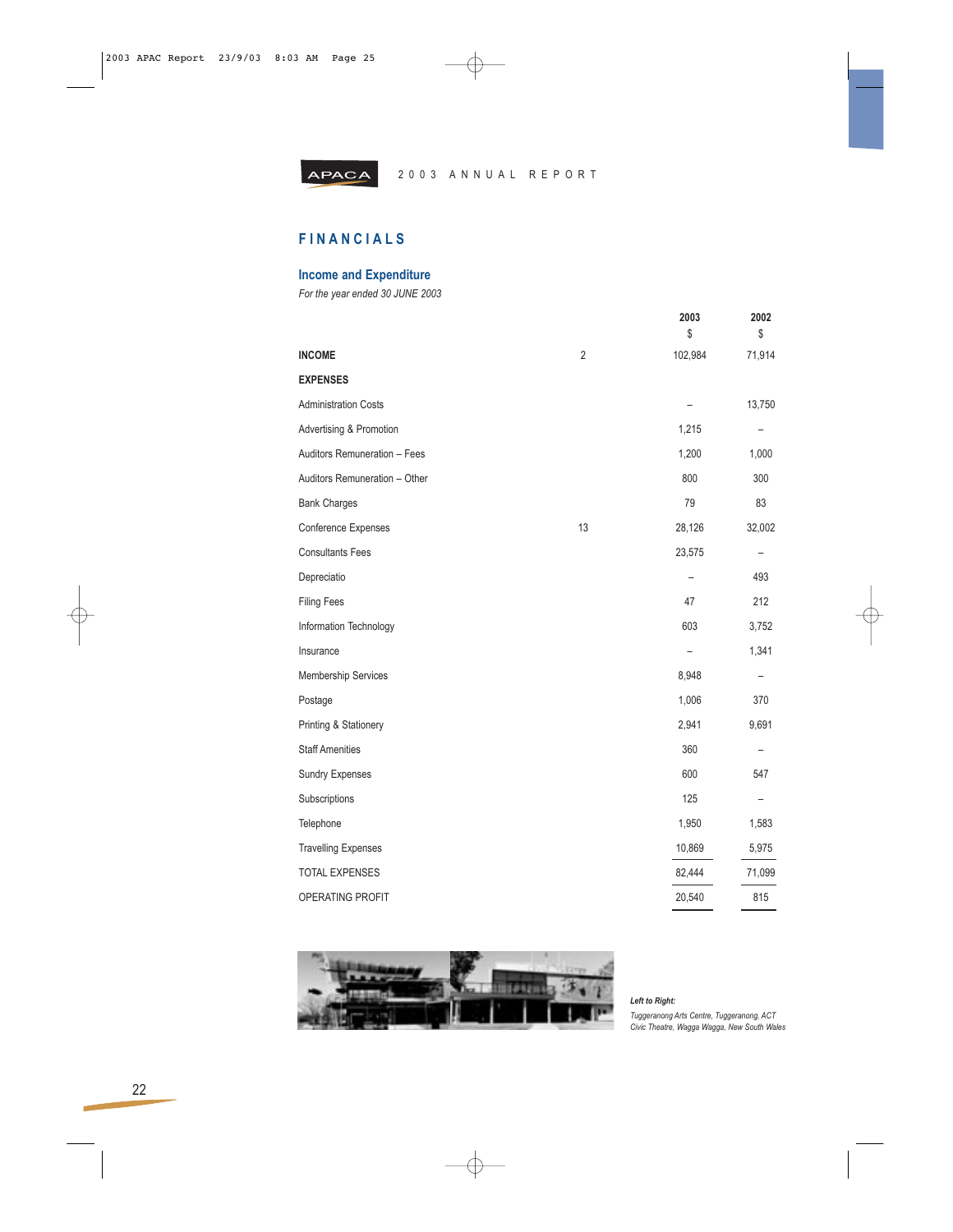# **CLOSING THE GAP 2002 CONFERENCE REPORT**

#### **16th Annual APACA Conference**

**Bunbury, Western Australia, 12 – 14 September, 2002**

### *Report by Suzette Watkins, Vice President, APACA*

The first thing that struck me about this conference was the level of support it received from all levels, from the Board of Management of Bunbury Regional Entertainment Centre to Local and State Governments. Not just in terms of dollars and cents, but where it counted most – in practical support, visible presence and obvious interest. I cannot recall a previous APACA conference where this was so much in evidence.

At the Civic reception, it was great to hear the Mayor tell us all how valued the BREC is (great briefing, Graham!) It was also good to see so many Councillors at the Reception and Board Members etc taking part in the whole process

The AGM produced few surprises. The Treasurer tells us that the bank balance is healthy, largely due to the income from Arts House. It is still imperative to keep the membership of APACA at the highest possible level, so these meetings are relevant and vital to the whole membership.

A new feature of the AGM was the quick report from each State or Territory representative on the Executive. I feel it gave us a better overview of what APACA members are doing.

Possible venues for the APACA Conferences in 2003 and 2004 were discussed. It was agreed that we should go to the membership to get their views before making a final decision on 2003. Interest has been received from Ballarat, Kyneton, Shepparton and Melbourne in Victoria, Alice Springs and Brisbane and Griffith in New South Wales. You will shortly be contacted to find out your thoughts on where we should all meet next year.

All the current Committee members were returned to the Executive. A subsequent Executive meeting confirmed that all current office bearers remain the same.

Peter Dent gave us an overview of how Ogdens IFC operates within the PAC structure. As an alternative model to the way most of us are governed, it was good to have it laid open for discussion.

Allanah Lucas, Executive Director of Arts WA discussed Theatre in WA – Patrician, Popular or Provocative. It was especially encouraging to note that Ms Lucas, the most senior arts public sector employee in the state, took part in the entire conference. As her background is in venues as well as company management, she has a keen interest in what's happening throughout Australia in the arts.

Heather Gee opened up a whole new world of programming for and by the community, showcasing what is happening in Esperance. What was particularly interesting to note was that all programming up until recently has been done by local volunteers, but this model has recently changed.

Sean Doran from Perth International Arts Festival allowed us a look at how PIAF closed the gap in both its programming and in the way the program is delivered.

For me the highlight of the conference sessions was the discussion with James Buick and Alec Carson on Best Value Benchmarking. Far from being a dry discussion, this was a valuable exercise which probably has direct relevance to most of us. Many of us looked at our facilities in a new light after that.



*Theatre Royal, Hobart*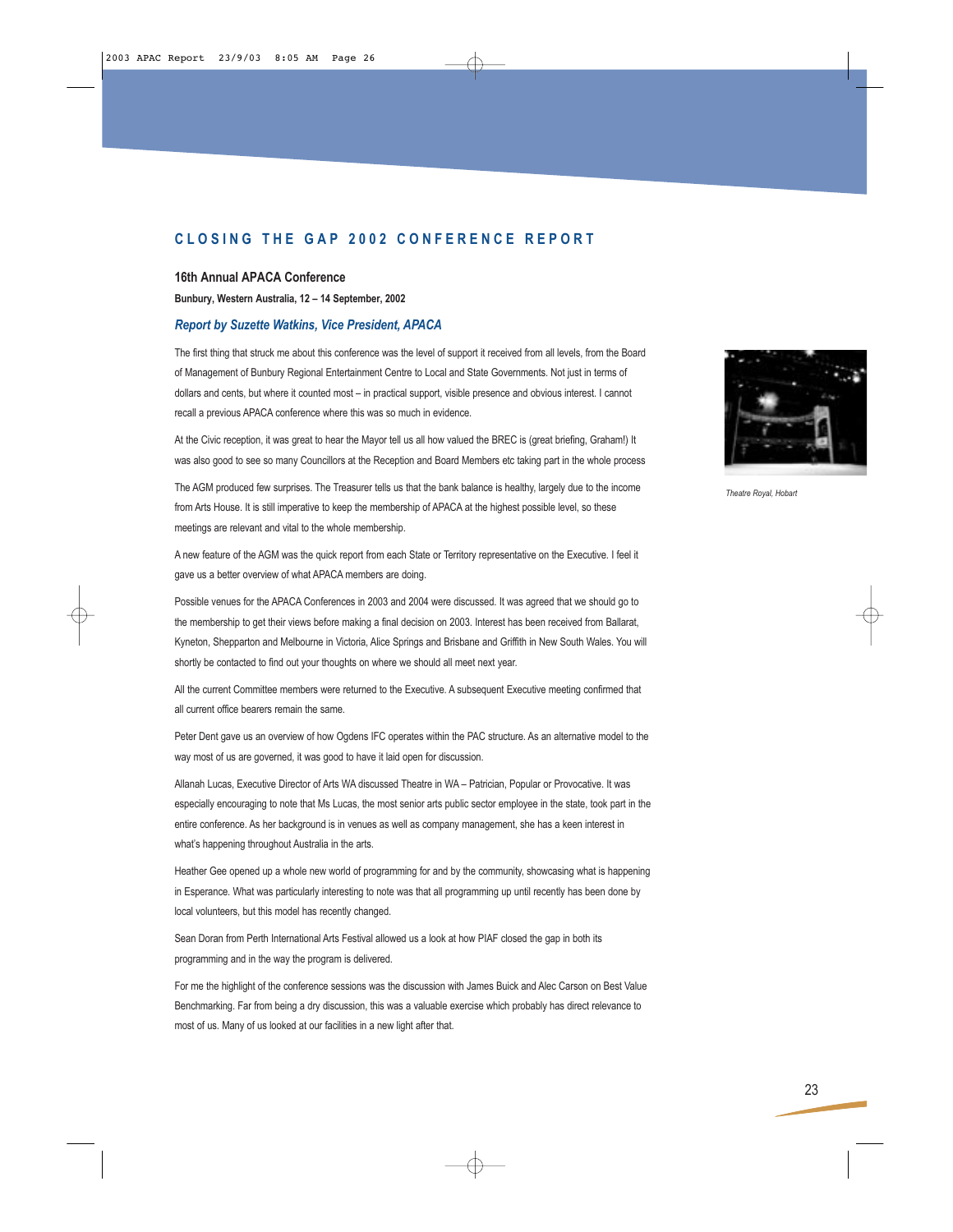

As usual, the dinner provided plenty of food for comment the following day! The Rowing Club was a great venue, even if negotiating the stairs was tricky for some towards the end of the evening. James Flynn and his band were an absolute delight, with many venue managers now considering how to take them home.

The unplanned entertainment highlight of the evening was the extraordinary display of virtuoso dancing, provided by Mike Harris and Ian Rae – completely upstaging James Buick and Sally Beck's more moderate efforts!

I do wish I'd known about the rage that continued well into the night after we'd all left the dinner. The description of the effect of the cocktails, given by Robyn Birrell the next morning, made me positively jealous.

After a wild shift in the weather, with 100km/hr winds and rain, Saturday's proceedings started with Hiroshi Takahagi from the Setagaya Performing Arts Centre in Tokyo, giving us a snapshot of how his centre operates, especially in the context of the current arts climate in Japan. It was fascinating to discover that in many areas, all venues are alike, although many of us would like to have access to Hiroshi-san's sponsorship budget of 100,000,000 Yen. I figure that's around A\$1M.

Rodney Phillips' (from His Majesty's Theatre in Perth) talk on Persistant Presence was enthusiastically accepted by the members. He gave concrete proposals for keeping our centres highly visible at all times. He discussed the five key ingredients: Facilities and Signage, Programs and Seasons, National Presence, Artistic Integrity and Using **Personalities** 

Sheila McHale, the Minister for the Arts in WA, told us that Cabinet was committed to delivering services to regional WA, especially in the areas of health, arts, sport and education. She outlined the new initiatives in the arts, undertaken by the Government, including an extra \$250,000 for regional arts touring (50% of which is delivered through Country Arts WA) and the \$4M over 4 years to WA major performing arts groups, a percentage of which is specifically linked to regional touring initiatives. The Government is very aware of the need to upgrade cultural facilities and buildings and is embarking on a \$39M long-term development and upgrade plan. As part of this plan, the new centre in Broome will open in 2004, The Minister suggested that we might all want to brush up our CV's about that time, as it will be a much sought-after position. In 2005 an upgrade to city and metropolitan venues is planned. The Minister finished by telling us that the arts are integral to developing and defining who we are. Through the arts, our society is remembered and communities are built.

The 2002 APACA meeting finished with a look at corporate partnerships, in a talk from David Waddell, giving us all several useful tips on finding, securing and managing the elusive corporate dollar. He was spot on the mark when he warned us against trying to bring too many players into the sponsorship game. Small organisations cannot hope to adequately manage too many relationships simultaneously.

The team at BREC are to be congratulated on a fantastic job. Everyone was so helpful and all tiny details were worked out well in advance. Most of us want to bottle Noel Cavanagh and take him back to our venues. Congratulations team. You did brilliantly!